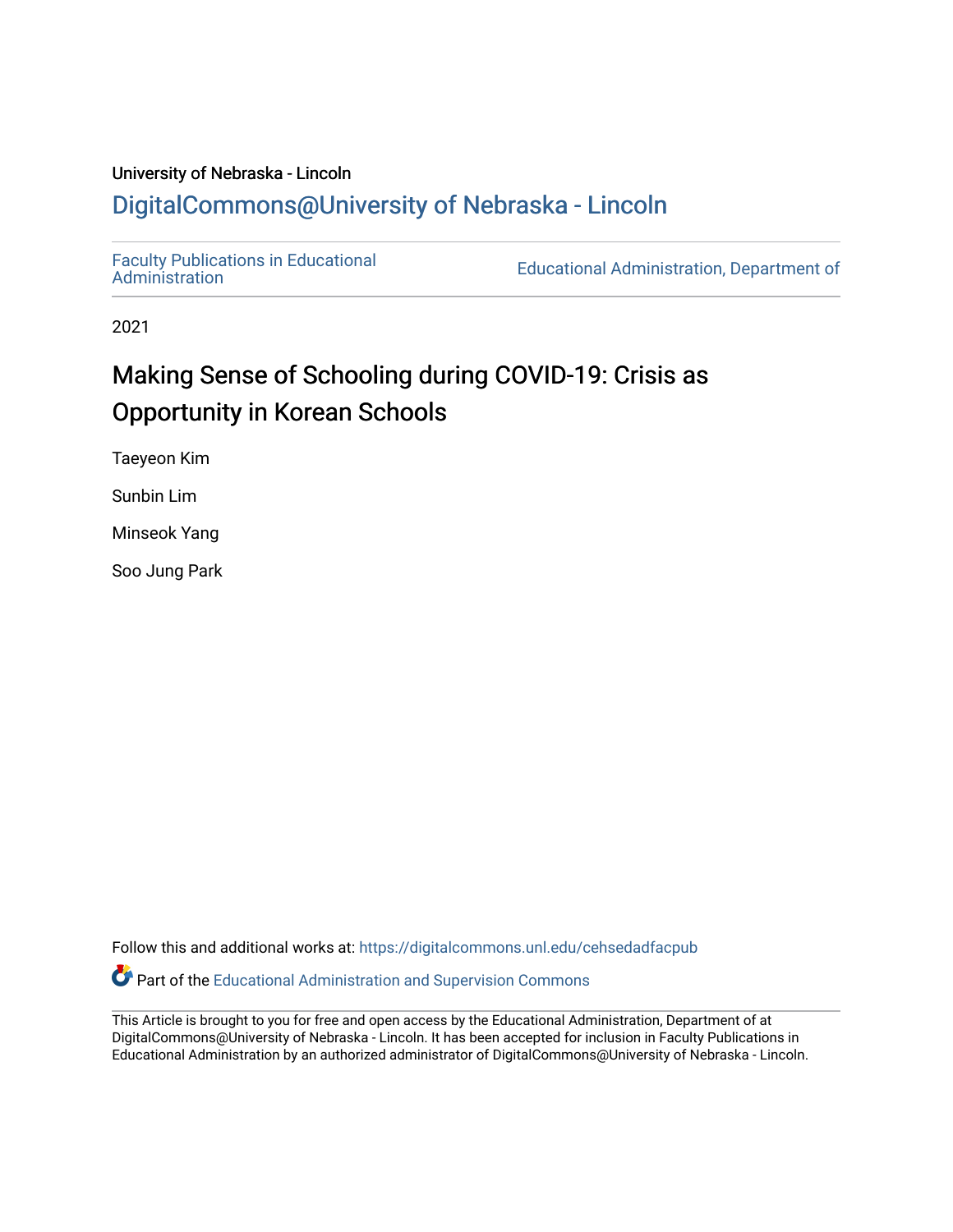## Making Sense of Schooling during COVID-19: Crisis as Opportunity in Korean Schools

### TAEYEON KIM, SUNBIN LIM, MINSEOK YANG, AND SOO JUNG PARK

This article explores how policy actors in South Korea understand and make meaning of school-related policies responding to COVID-19. Using sensemaking and crisis theory as a framework and informed by literature on policy culture, we analyzed qualitative data collected from interviews with teachers, educational leaders, and parents. The findings show that our participants initially thought the crisis situation would "just pass," but they experienced "fear" and "chaos" when online and hybrid classes were implemented. After adopting unexpected policy changes to cope with the spread of COVID-19, participants sought shared responsibility to overcome the crisis. In addition, our participants made meaning of the crisis as an opportunity to transform schools, suggesting that COVID-19 catalyzed democracy, innovation, and equity in Korean school education. We conclude this article with a discussion on the role of crisis in sensemaking and the importance of national policy culture and sociohistorical contexts in shaping policy actors' meaning making, extending comparative perspectives in education.

### Introduction

The COVID-19 pandemic has amplified uncertainty in schooling (Campbell 2020). As schools respond to the diverse needs of students and families (Zhao 2020), extensive policy decisions are being made and implemented at multiple levels from the national government to local schools. This crisis environment led policy actors (i.e., teachers, administrators, parents, national/federal policy makers) to engage in *sensemaking*, an action-oriented cognitive process in which individuals interpret a situation and construct associated responses (Weick 1995, 2009). Although policy actors have struggled with the disruption of existing frames of reference by the crisis, they have also restored meaning via sensemaking (Gephart 2007; Ansell and Boin 2019).

Policy makers and educational leaders across countries are attending to comparative perspectives more than ever to make their decisions (Reimers

Comparative Education Review, volume 65, number 4, November 2021.

 $@ 2021$  Comparative and International Education Society. All rights reserved. Published by The University of Chicago Press for the Comparative and International Education Society. https://doi.org/10.1086/716183

**Comparative Education Review 617** 617

We thank participants of this study who shared sincere thoughts, wisdom, and insights with us during the pandemic. You made this research possible. We are grateful to Kathryn Anderson-Levitt, Francine Menashy, and three reviewers for providing helpful comments that improved our article. We also want to acknowledge John Yun and Dongbin Kim who offered feedback on drafts of this article. This work was supported by the Delia Koo Scholarship from Asian Studies Center at Michigan State University.

Received January 1, 2021; revised March 1, 2021; accepted April 14, 2021; electronically published November 9, 2021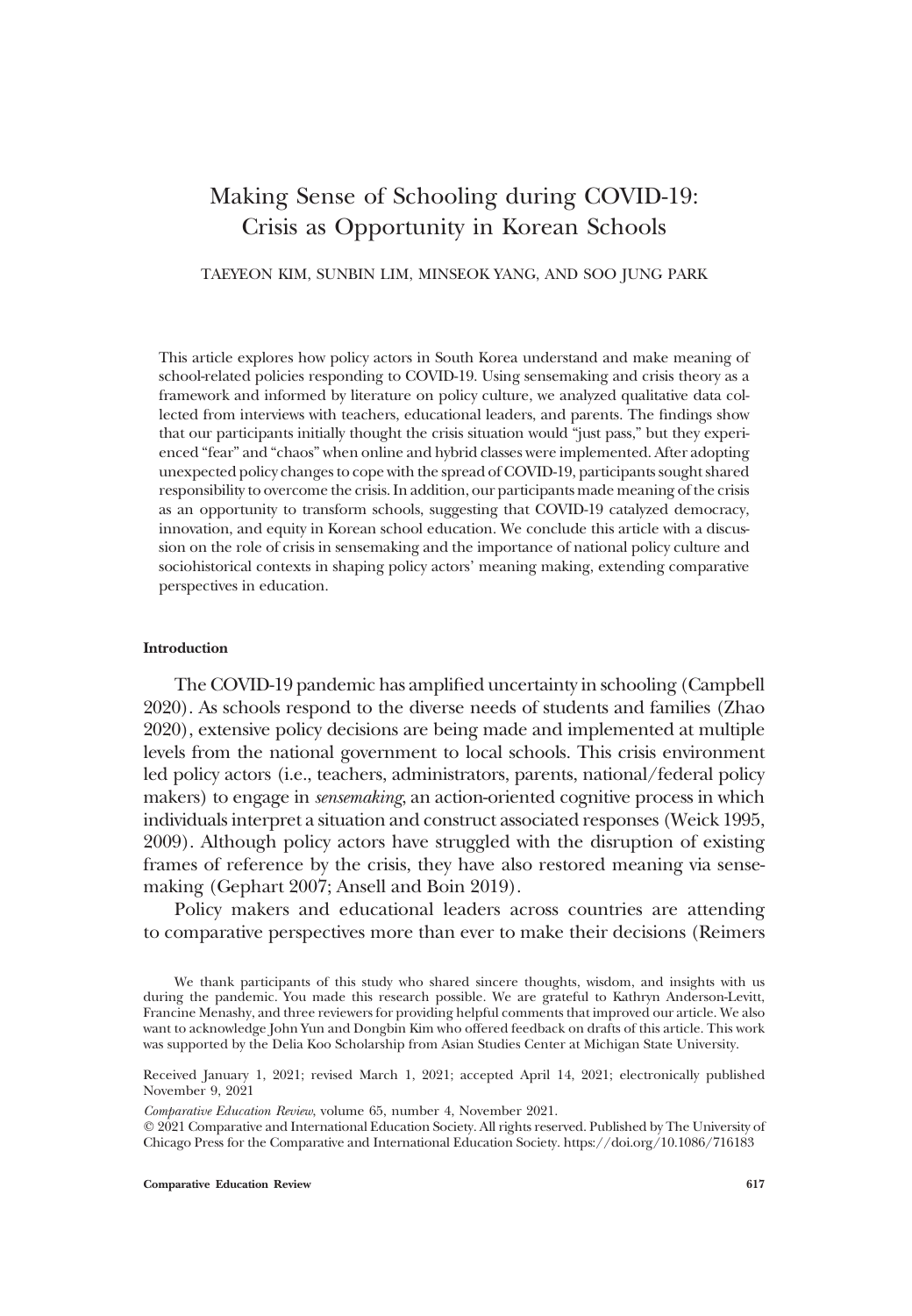and Schleicher 2020). In examining dynamic responses to COVID-19, the comparative education perspective offers critical insights for contextualizing policy decisions and practices. Studies have shown nation-states' responses to the pandemic vary depending on political and sociocultural contexts (see Capano et al. 2020; P. Kim 2020). These responses reveal underlying assumptions and implicit policy cultures that significantly impact education policy and school practices (e.g., Tobin et al. 2009; Anderson-Levitt 2012; Kim and Reichmuth 2021). For example, compared to countries like the United States, some Asian countries (e.g., China, Singapore, South Korea, Taiwan) successfully slowed the spread of infection early on, enabling schools to offer relatively sustainable inperson or blended classes without long-term school closures (Melnick et al. 2020). Research argues these differences can be attributed to factors affecting the education system of each country—that is, political trust and policy compliance (Woo 2020), efficiency of policy operation across sectors (Capano et al. 2020), and governments' organizational learning (Lee et al. 2020).

In this article, we explore policy actors' perceptions of schooling in response to COVID-19 using the case of South Korea (from now on referred to as Korea), with a focus on the first semester of the 2020 school year (March to August). While recent research on COVID-19 has explored school-related policies at the country level, little is known about how individual policy actors on the ground—those who actually enact policy—made sense of schooling under COVID-19. We found the Korean context unique and informative, arguing that it can illustrate how schools can respond to unexpected crises by adopting timely changes, new norms, and routines to address risk.<sup>1</sup> Preparation for the 2020 school year in Korea was disrupted by COVID-19 earlier than in other countries. Policy actors had to replan and reorganize the entire school year in a short period to help schools offer online and hybrid classes without large-scale school closure (Ministry of Education 2020). One of the popular discourses emerging from Korean education under COVID-19 was the framing of the COVID-19 crisis as an opportunity to transform existing school values and systems for future education (see Ministry of Education 2020). Drawing on sensemaking (Weick 1995, 2009) and crisis theory (Caplan 1964), we explore how multiple policy actors understood and made meaning of school-related policies under the COVID-19 crisis in the Korean context.

### Framing the Study

We use sensemaking (Weick 1995, 2009) as a framework to examine how individuals understood school-related policies impacted by COVID-19 (i.e., school re/opening, online classes, hybrid classes). We argue that policies are

 $<sup>1</sup>$  Korea has been viewed as a successful example for opening schools during the pandemic, with</sup> proactive responses, transparent risk communication, and voluntary citizen participation (P. Kim 2020; Lee et al.  $20\overline{2}0$ ).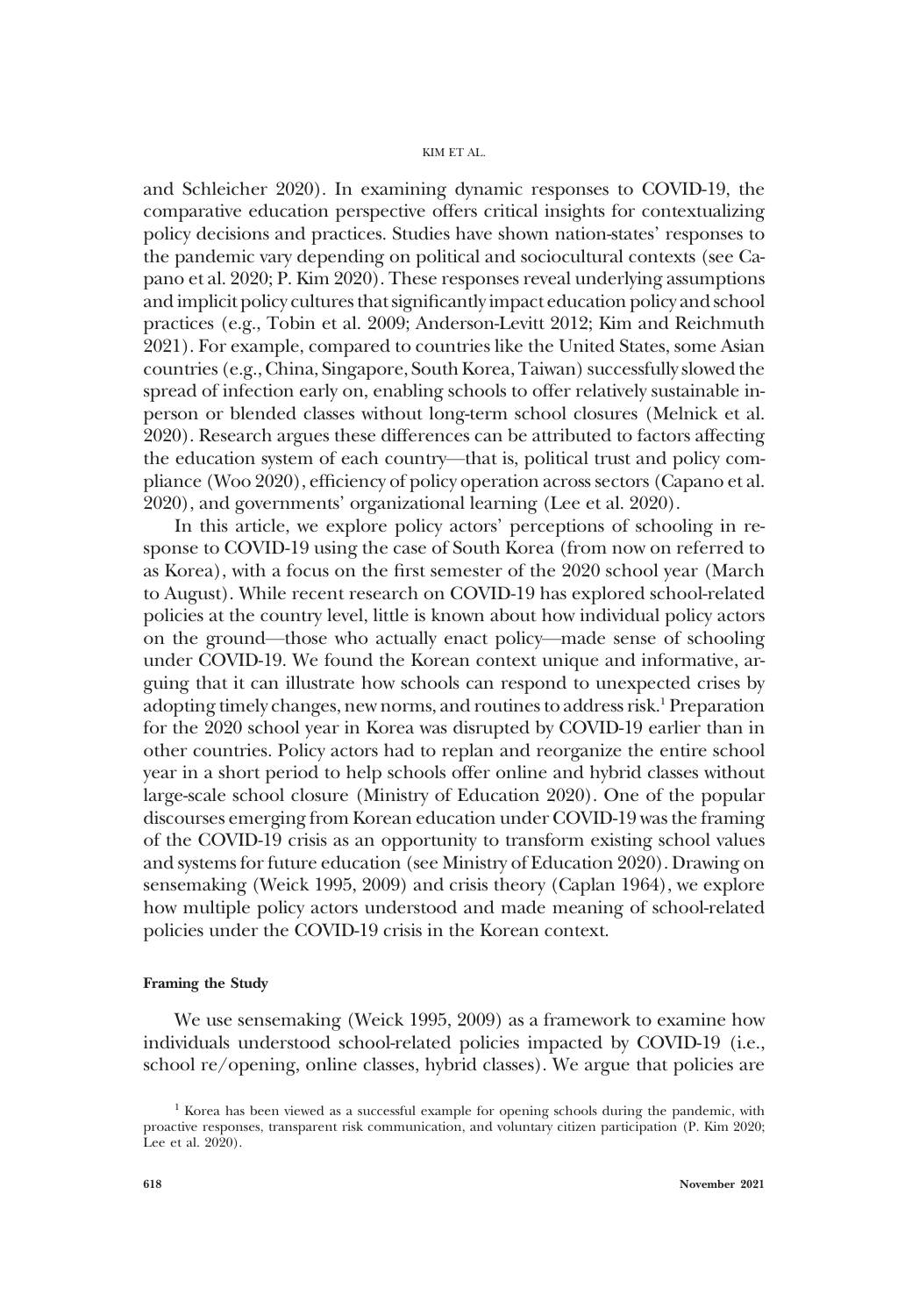constructed and recreated through processes in which policy actors make sense of policy intentions and environments in policy implementation (Spillane et al. 2002). We then explore literature on crisis theory (Caplan 1964; Gephart 2007), positing that COVID-19 triggers policy actors' extensive sensemaking for responding to new threats.

### A Sensemaking Framework

Weick (1995, 2009) describes sensemaking as an action-oriented cognitive process where individuals understand and interpret circumstances. Sensemaking involves individuals' construction of a social world, interpretation of events, and associated responses (Gephart 1992; Weick 1995) to produce shared meanings of important phenomena (Gephart 2007). In policy implementation, policy actors are expected to understand what "the policy directive is asking them to do" (Spillane et al. 2002, 389), make meaning of policy intentions, and enact them in practice. Sensemaking entails individuals utilizing prior knowledge, values, and beliefs, reconstructing schema through learning, and applying knowledge structures to policy enactment (Weick 1995; Spillane et al. 2002; Coburn 2005).

Sensemaking can occur in both individual and collective forms due to its reliance on social interactions in which shared messages and understandings are generated and informed by organizations' political and social contexts (Coburn 2001). From the Ministry of Education (MOE) to local schools, sensegiving is a critical part of sensemaking that refers to efforts to "influence the sensemaking and meaning construction of others toward a preferred redefinition of organizational reality" (Gioia and Chittipeddi 1991, 442). Policy makers at the state (national) level influence local actors' meaning making processes via signaling and energizing (Rom and Eyal 2019). District leaders make sense of policy initiatives and messages from state-level policy makers while inventing guidelines for practice at the local level and circulating messages to schools. These sensegiving approaches shape policy environment dynamics organizational norms, cultures, and political contexts more broadly—that inform individual and collective sensemaking in schools. Thus, as multiple policy actors conduct constant sensegiving and meaning making, sensemaking is an interactive, reciprocal process (Maitlis 2005).

Education policy research suggests that sensemaking may result in gaps in policy directions from top to bottom (Spillane et al. 2002) because individual actors' prior knowledge and practice influence their understanding of reform (Coburn 2005). When adopting new policies, educators tend to make surfacelevel connections to prior experience rather than engage in in-depth inquiry about new ideas (e.g., Spillane 2000), thus making fragmentary changes in existing practices that may not align with new policy directions (e.g., Hill 2001). Therefore, inconsistency between policy intentions and practices cannot be fully credited to lack of effort or reform denial (Spillane et al. 2002).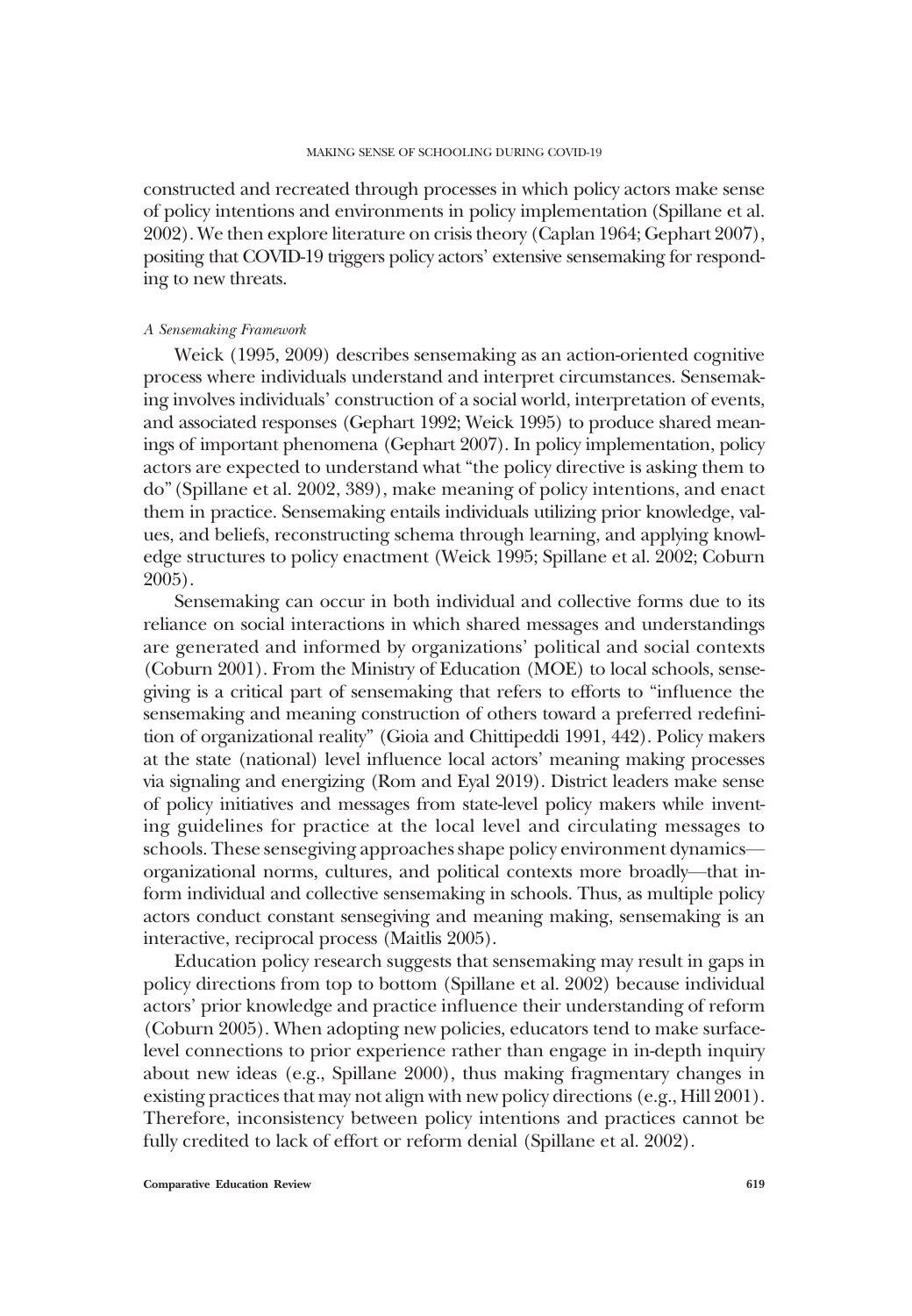### Responses to Crisis

Sensemaking becomes more active and necessary when environments show high levels of ambiguity and uncertainty (Weick 1995). As a crisis, the COVID-19 outbreak interrupted existing frames of reference and catalyzed sensemaking to restore meaning in policy implementation (Gephart 2007). According to Caplan (1964), crisis refers to a situation where individuals encounter problems without immediate solutions or resources. Research shows people strive to develop strategies to avoid spreading crisis and to return organizations to normal status and regular routines (Shrivastava et al. 2013; Ansell and Boin 2019). For example, Ansell and Boin (2019) enumerate four stages of crisis management. First, *sensemaking* is used as an initial strategy to understand evolving threats by collecting, analyzing, and sharing information. Organizations make critical decisions by incorporating both long- and short-term views. Resource coordination then facilitates individual actors in implementing decisions. Throughout the process, individuals engage in meaning-making to understand the situation and construct meaning by interpreting their experiences and lessons to move forward (Ansell and Boin 2019). Studies in education found policy decisions during crisis were closely associated with students' and educators' wellbeing and safety (Smith and Riley 2012; Stough et al. 2018). Research also suggested empathy, respect, and relationship building are critical to crisis recovery (Smith and Riley 2012; Mutch 2015).

Overall, crises lead policy actors to engage in situational sensemaking to continuously cope with existing and possible threats. As organizations accumulate knowledge about crises and develop strategies, individuals create meaning through reflective learning. A sensemaking framework thus helps us analyze comprehensive dynamics in policy implementation caused by COVID-19 by focusing on multiple stakeholders' cognitive perspectives.

### Policy Culture in Korean Education: A Comparative Perspective

Comparative studies have suggested national policy culture shapes education policy and practices.<sup>2</sup> For example, Akiba (2017) argued that, while intergovernmental organizations (e.g., OECD) and international rankings (e.g., PISA) lead global discourses on teacher quality, nation-states employ different reform strategies. Such cross-national differences can be explained by the culture of nation-states' education policies (see Stein [2004] for the US context; see Koh [2011] and Lim and Apple [2016] for the Asian context). To situate our study in the culture of Korean education policy, we briefly outline the sociocultural and institutional backgrounds informing policy actors' sensemaking and enactment.

Historically, teachers in Korea are considered "the most intelligent and best moral exemplars" (Kim et al. 2011, 52) and have a long history of government

<sup>&</sup>lt;sup>2</sup> Tobin et al. (2009); Koh (2011); Koyama (2013); Akiba (2017).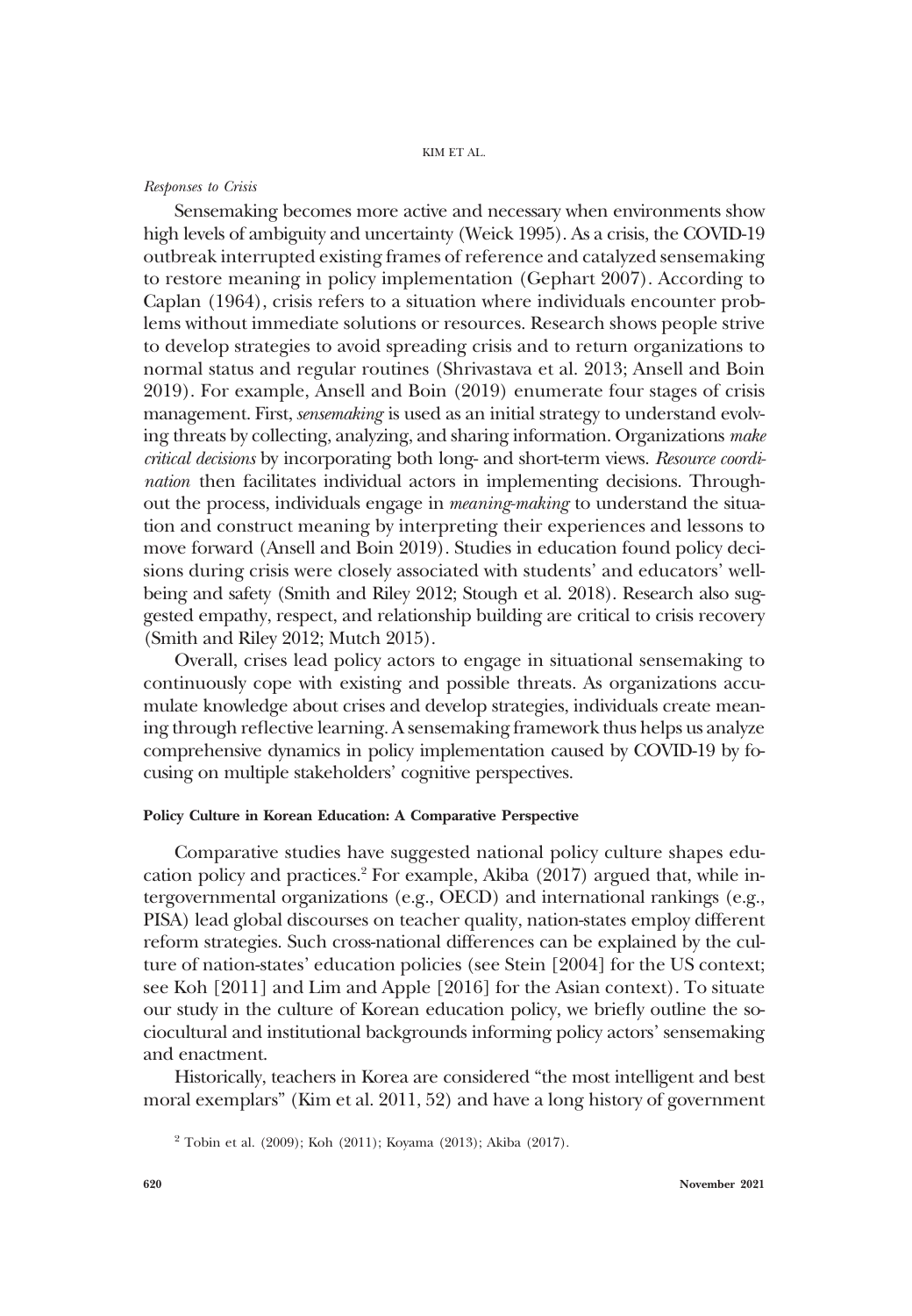schooling (the first government school in historical record, Taehak, was established in 372 AD) impacted by the Confucius tradition, where "learning" is a key element of holistic human development and social cultivation (Han and Makino 2013). After the Korean War, education was framed as an engine for individuals' success and the nation's fast-developing economy (Sorensen 1994). This history explains characteristics of the teaching profession in Korea highlighted by comparative studies: a highly respected long-term career (Han 2018; Kim and Reichmuth 2021), access to qualified teachers (Park and Byun 2015), systemic investment in professional development (Kim and Lee 2020), and expectations that scholar-teachers have rigorous knowledge (Leung 2001).

Compared to other countries where market principles drive school systems, personnel and curriculum policies at the school- and district-level in Korea are controlled at the national level, while other areas of school operations have been decentralized for the last three decades (Kim and Yun 2019). The school system thus represents a highly developed bureaucracy governed by rules and codes set by national law (T. Kim 2020). For example, teacher candidates certified through university programs have to take the state-administered appointment examination to become public school teachers.<sup>3</sup> As government employees, teachers, and administrators in public schools are professional bureaucrats required to rotate schools every 4–6 years until their retirement by law. With few exceptions for special high schools, the school system does not allow school choice programs like charter schools in the United States and the government supports teacher salaries in private schools. Given these cultural and institutional backgrounds, the MOE has played a critical role in setting nation-wide policy agendas (see T. Kim 2020).

Additionally, education policy in Korea often involves political debates impacting the whole society (Kang 2016; T. Kim 2020). For example, Kang (2016) showed that both Right and Left civil groups' active engagement challenged the state-driven efforts to control official knowledge though history textbook policy. As a result, the government's intended goals to prioritize Rightist inclined ideology were not successfully achieved throughout the policy implementation. T. Kim (2020) illustrated that, when accompanied by alliances with the media, political dynamics involving strong resistance from educators and civil groups led to significant changes in national assessment policy. This active engagement of multiple policy actors and media can be seen as a distinctive phenomenon in education policy in Korea compared to other Asian contexts.

### Research Context: Responses to COVID-19 Outbreaks

As COVID-19 has been present in Korea since January 2020, the MOE responded by making unprecedented policy decisions, including delaying the

<sup>&</sup>lt;sup>3</sup> This competitive exam consists of essays on content knowledge, pedagogical knowledge and skills, and teaching demonstrations.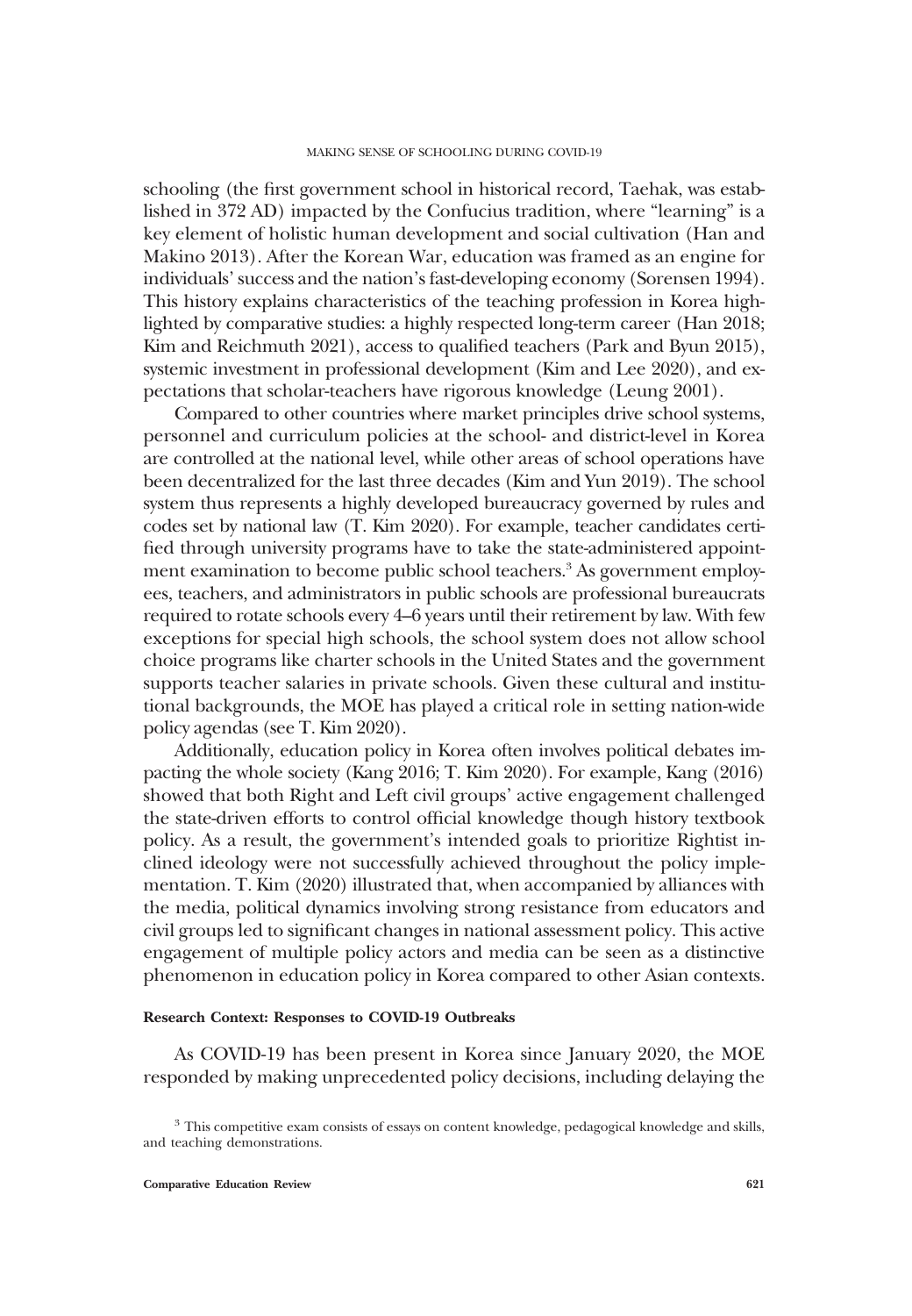



FIG. 1.—Number of COVID-19 infections in Korea. A color version of this figure is available online.

beginning of the school year and implementing online classes. When the first coronavirus case was reported on January 20, 2020, the MOE recommended delays in commencement ceremonies in K–12 schools.4 As shown in figure 1, the number of confirmed cases then was relatively small. The situation changed following a sudden rise in COVID-19 cases in Daegu, the fourth largest metropolitan city in Korea. The massive infection began with a person attending worship at Shincheonji Church.

In late February, the MOE postponed opening all K–12 schools by 1 week from March 2 to March 9 (first delay announced on February 23), as shown in figure 2. As confirmed cases increased, the MOE extended the delay another two weeks from March 9 to March 23 (second delay announced on March 2). After the World Health Organization's official declaration of a pandemic, the MOE ordered the third and fourth delays of school openings, from March 23 to April 6 and then to April 9. These decisions were announced on March 17 and March 31, respectively, a week before each targeted date for school opening. During the delayed period, the MOE provided "voluntary online learning" classes to assist student learning (Ministry of Education 2020) and teachers

<sup>&</sup>lt;sup>4</sup> The Korean school year goes from the first week of March through February of the following year. Although schools can change the schedule of summer, winter, and other breaks, the beginning of the school year and number of school days per year are bounded by national law.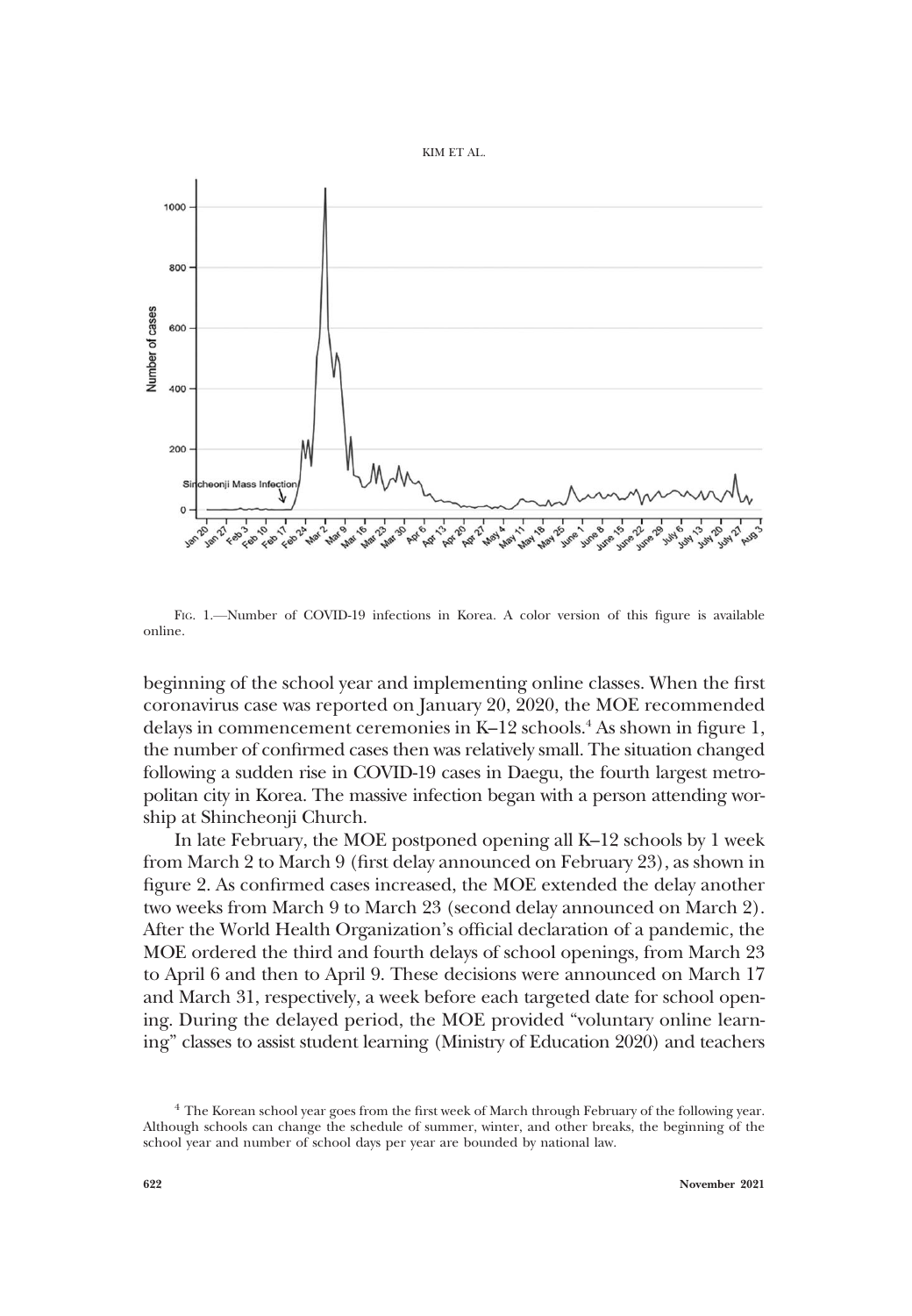

#### MAKING SENSE OF SCHOOLING DURING COVID-19

FIG. 2.—Opening day of Schools in Korea. A color version of this figure is available online.

and administrators distributed learning materials produced by e-Learning on broadcasting platforms (e.g., Education Broadcasting System) and monitored student progress online before the beginning of the school year.

The MOE began the 2020 school year with online classes, which proceeded sequentially from seniors in middle and high schools (ninth and twelfth grades in the US) on April 9 to first, second, and third grades on April 20. Finally, it announced schools would open for in-person classes from May 13 in consecutive order depending on grade level (see fig. 2). Although this plan was postponed for a week due to group infections in Seoul, students attended in-person classes from May 20, two and a half months later than the intended first day of school. The MOE provided schools with guidelines on COVID-19 control and prevention, including how to prepare schools to open, how to administer hybrid classes, and how to respond when suspected or confirmed COVID-19 cases occurred in schools (Ministry of Education 2020). It is important to note that teachers and administrators worked at school and district offices throughout the school year regardless of instructional platforms, unless they had to comply with quarantine requirements.

Figure 2 shows the MOE's series of policy decisions in response to COVID-19. In the Korean context, once policy ideas are introduced, political disputes from diverse stakeholders have tended to slow down the final policy decision (T. Kim 2020). However, the COVID-19 crisis prompted major policy decisions to be made quickly in collaboration with the Korea Centers for Disease Control and Prevention (KCDC) and quarantine experts (Shin et al. 2020). The KCDC played a leading role in managing the pandemic through proactive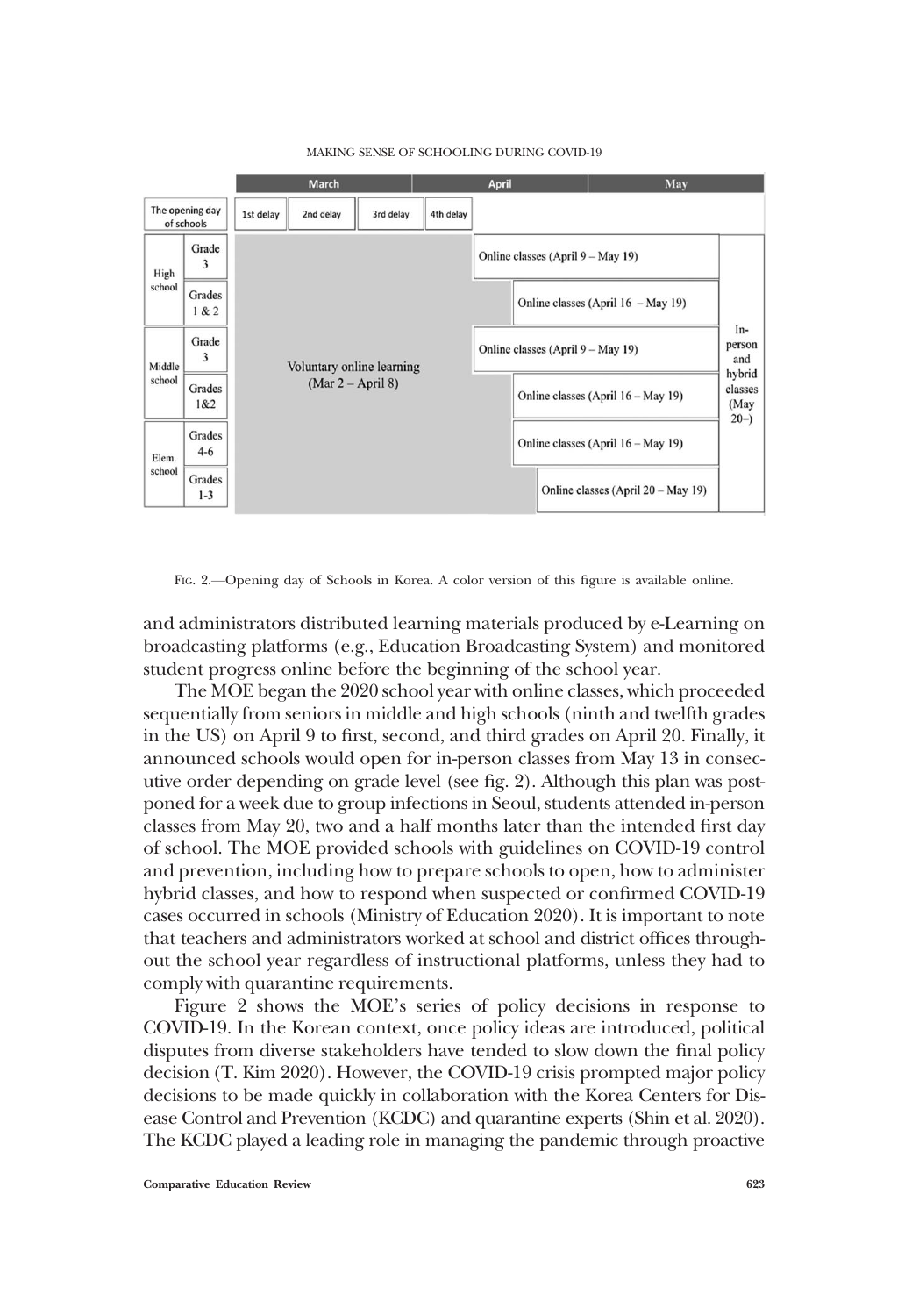approaches,<sup>5</sup> such as contact tracing, quarantine policies, warning text messages, and epidemiological investigations (Kealey 2020). Additionally, the MOE used the media to announce school policies first and to distribute official documents to districts and schools, whereas official documents used to be the first delivery method. The use of the media was viewed as an effective strategy for helping policy actors understand and prepare new policy guidelines, such as when and how schools would open. Teachers, however, had limited time to prepare for policy implementation at the local level (Lee 2020).

### Methodology

As the purpose of this study is to explore policy actors' experiences and meaning making under COVID-19, we draw on interpretative tradition (Erickson and Gutierrez 2002). We conducted individual interviews, focus groups with multiple policy actors and school stakeholders, and a document analysis. Our data sources contained 14 interviews (eight individual interviews and six focus groups) and 87 documents—40 newspaper articles, 32 policy reports from the MOE, and 15 press releases from the Korean Federation of Teachers' Associations (KFTA).

### Participants and Context

We recruited 22 participants for interviews, including teachers (11), principals (5), district leaders (2), a teacher association representative, and parents (3) engaged in K–12 public school systems in Korea. We recruited informationrich participants attuned to school-related policy making and implementation (Patton 2015). Interview participation was first solicited from teachers and administrators studying education policy via graduate school programs. They then recommended other participants who might offer rich responses. Given this, teachers and administrators in our study can be seen as eager to learn and knowledgeable about educational policy processes.

In terms of region, we initially targeted Daejeon and Sejong, two metropolitan districts near the MOE office because they are known for being directly influenced by the MOE's policy decisions and for seeking instructional innovation through district-wide initiatives. To understand various regional contexts, participants were added from another metropolitan district, Daegu—the area in which the first mass infection happened in Korea—and from larger provincial districts, such as Gyeonggi and Jeonbuk (i.e., suburban and rural). We did not intend to make participants nationally representative; rather, we sought to maximize variations (Patton 2015) in school level, years of experiences, and

 $5$  The Korean government has accumulated professional knowledge on managing epidemics through handling of SARS in 2003 and MERS in 2015. Recent studies found lessons learned from previous epidemics helped governments to have higher policy capacities and manage COVID-19 effectively, as shown in the examples of Singapore, Hong Kong, and Taiwan (Woo 2020). The KCDC was established after the SARS crisis to handle disease outbreaks.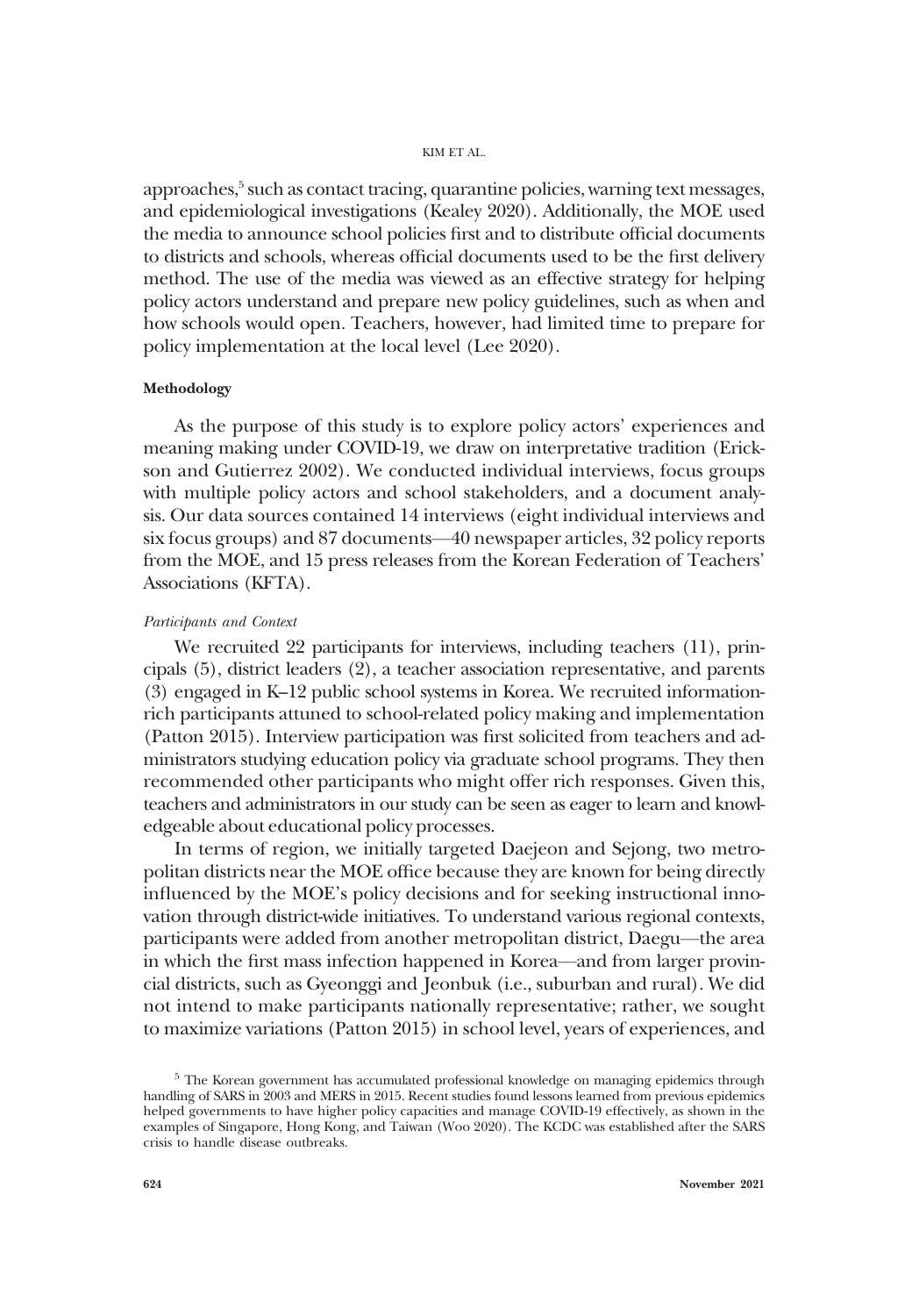#### MAKING SENSE OF SCHOOLING DURING COVID-19

| Participants <sup>a</sup><br>(Position and<br>Family Name) | Gender | School<br>Level <sup>b</sup> | Years of Teaching/<br>Administrative<br>Experience <sup>c</sup> | PREWI <sup>d</sup> | Region<br>(Municipal<br>Level) <sup><math>\rm ^{c}</math></sup> |
|------------------------------------------------------------|--------|------------------------------|-----------------------------------------------------------------|--------------------|-----------------------------------------------------------------|
| Teacher Kyu                                                | Male   | Elementary                   | 4                                                               | Yes                | Gyeonggi                                                        |
| Teacher Seok                                               | Female | Elementary                   | 7                                                               | N <sub>o</sub>     | Daejeon                                                         |
| Teacher Woo                                                | Male   | Elementary                   | 6                                                               | Yes                | Daejeon                                                         |
| Teacher Tak                                                | Female | Elementary                   | 13                                                              | N <sub>o</sub>     | Daejeon                                                         |
| Teacher Joo $(DH)f$                                        | Female | Elementary                   | 14                                                              | N <sub>o</sub>     | <b>Jeonbuk</b>                                                  |
| Teacher Tae (DH) <sup>f</sup>                              | Male   | Elementary                   | Not available                                                   | No                 | Daejeon                                                         |
| Teacher Seo (DH) <sup>f</sup>                              | Female | Middle                       | 19                                                              | N <sub>o</sub>     | Daejeon                                                         |
| Teacher Hyun                                               | Female | Middle                       | 7                                                               | N <sub>0</sub>     | Sejong                                                          |
| Teacher Young<br>(DH)                                      | Female | High                         | 10                                                              | Yes                | Sejong                                                          |
| Teacher Min                                                | Female | High                         | 15                                                              | No                 | Daejeon                                                         |
| Teacher association                                        | Male   |                              | 2 (23 years                                                     | .                  | .                                                               |
| representative<br>Jung                                     |        |                              | of teaching)                                                    |                    |                                                                 |
| Principal Hong                                             | Male   | Middle                       | 6(25)                                                           | No                 | Daejeon                                                         |
| Principal Jo                                               | Male   | High                         | (25)<br>7.                                                      | N <sub>o</sub>     | Daejeon                                                         |
| Principal Guem                                             | Male   | Elementary                   | 7.<br>(25)                                                      | Yes                | Daegu                                                           |
| Principal Sook                                             | Female | Middle                       | 8(27)                                                           | Yes                | Daegu                                                           |
| School supervisor<br>Kang                                  | Female | .                            | 6(24)                                                           | .                  | Daejeon                                                         |
| School supervisor<br>Choi                                  | Female | .                            | 4(25)                                                           | .                  | Sejong                                                          |
| Parent Lee                                                 | Female | Elementary <sup>s</sup>      | .                                                               | No                 | Sejong                                                          |
| Parent Kyung                                               | Female | Elementary <sup>g</sup>      | .                                                               | No                 | Sejong                                                          |
| Parent Han                                                 | Female | Elementary <sup>s</sup>      | .                                                               | No                 | Sejong                                                          |

### TABLE 1 DEMOGRAPHIC DESCRIPTION OF PARTICIPANTS

<sup>a</sup> All names are pseudonyms.

<sup>b</sup> Elementary, middle, and high school in Korea correspond to US grades 1–6, 7–9, and 10–12, respectively.

<sup>c</sup> For principal and school supervisors, years of experience as administrator are presented along with years of teaching in parentheses. In general, administrators are promoted from teachers who have more than 15–20 years of experience.

The Priority Region of Educational Welfare Investment (PREWI) program is adopted by selected schools across the country to provide equal education opportunities and promote educational welfare. We use the existence of PREWI as a proxy for the lower socioeconomic status of the school community.

Korean education system includes 17 municipal-level districts.

<sup>f</sup> Formal teacher leaders who serve as department head in their schools.

<sup>g</sup> For parent, school level is for their children.

socioeconomic status of student bodies when selecting teachers and principals. Table 1 provides a demographic description of participants and contexts.6

### Data Collection

To better understand the policy context and develop interview questions, we first collected documents—newspapers, policy reports published by the MOE, and press releases from the KFTA. For newspapers, we searched articles published between January 2020 and July 2020 using the keyword "COVID-19" on the Korean Education Newspaper website, which collects and publishes education-related news across the country. Document analysis helped us map

<sup>&</sup>lt;sup>6</sup> In Korea, teachers and administrators are addressed by their position followed by their family name (or full name). We reflect this tendency in our findings.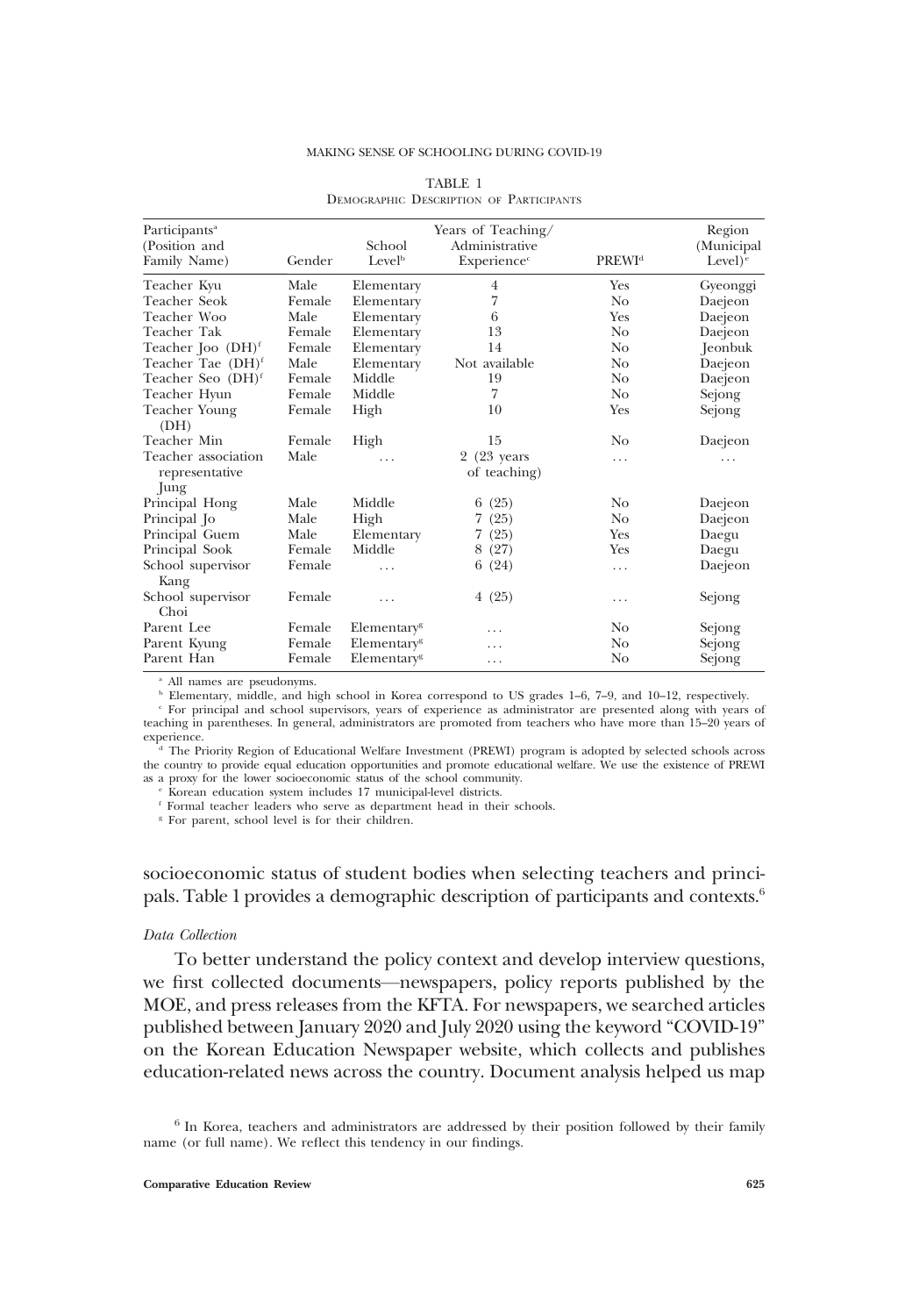COVID-19-related impacts in Korea and subsequent policies of the MOE since January 2020. We found three notable policy decisions in our analysis: multiple delays of the 2020 school year, online classes, and hybrid classes. We used these to develop an interview protocol focused on participants' perceptions of the MOE's policy decisions, policy implementation and decision making in schools, and the experience of schooling during the first semester under COVID-19.

We then conducted 14 semistructured interviews in Korean via Zoom between the end of July and early October 2020.<sup>7</sup> Each interview lasted 60– 100 minutes and focused on participants' experiences with the first semester of the 2020 school year. In July, we conducted multiple focus groups with nine teachers. Three focus groups were conducted with teachers working at the same school level from different schools—each with elementary, middle, and high school teachers—to explore their experiences specific to student age groups. Afterward, another focus group with all these teachers ( $n = 9$ ) was conducted to understand common phenomena across schools. We expected that teachers, as "front-line policy actors," would generate vivid, dynamic responses and that focus groups would allow them to articulate their perspectives based on common experience (Bogdan and Biklen 1997). To secure diverse perspectives from other policy actors, we conducted eight individual interviews (five school principals, a parent, a teacher, and a teacher association representative) and two additional focus groups (one with two parents, the other with two district leaders).<sup>8</sup>

### Data Analysis

Our analysis focused on participants' sensemaking of school-related policies and meanings they created throughout the sensemaking process under COVID-19. While we found some differences in participants' individual responses, our analysis focused more on commonalities shared across participants, which aligns with the national policy culture. To analyze data, we used multiple cycles of coding (Saldaña 2015). First, we conducted open coding by reading transcriptions, memos, and documents line by line to understand participants' responses. We conceptually labeled notable perceptions, emotions, and meanings, and then grouped similar ones to generate categories. Second, once salient categories were determined for axial coding, we related categories based on common patterns, which generated six main categories: just pass, fear, shared responsibility, democracy, innovation, and equity. Finally, in selective coding, we extracted two major themes that became the headings of our findings presented

<sup>7</sup> We collected data of 11 video recordings with transcriptions in Korean and three memos for participants who opted out of video recording. As all participants and authors of this study are native Korean, translation was not involved during data collection and analysis.

<sup>8</sup> Participants opted for individual interviews or focus groups based on their preference.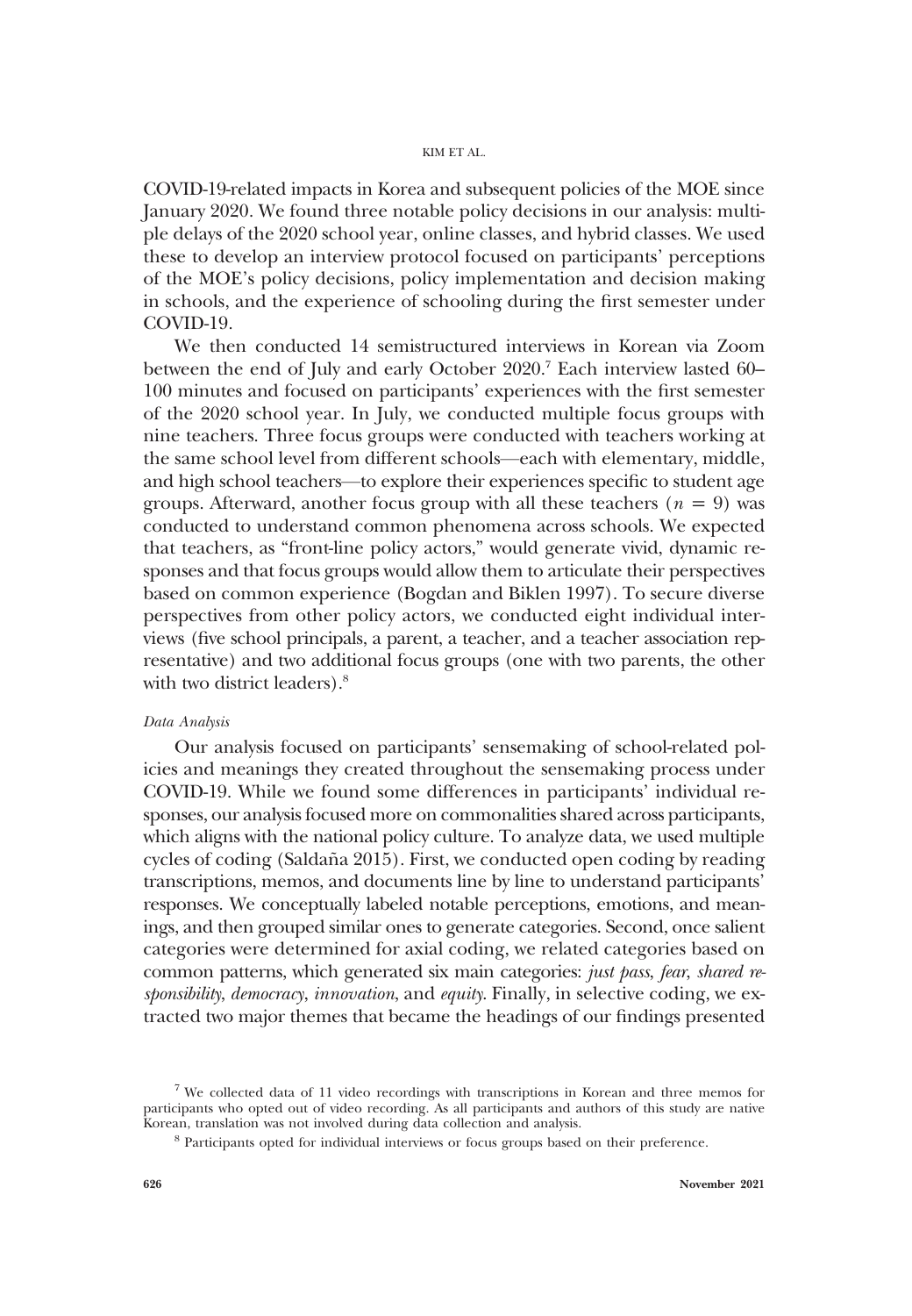#### MAKING SENSE OF SCHOOLING DURING COVID-19

### in the following sections: (1) making sense of schooling in the COVID-19 crisis and  $(2)$  creating meaning, that is, democracy, innovation, and equity.

### Researcher Positionality

We write this article as educational researchers who have previously worked as teachers in Korean K–12 schools. When collecting and analyzing data, three of the authors were working in academia, experiencing COVID-19, and relevant schooling policies in the United States. The fourth author, in contrast, was working in academia and was experiencing the pandemic in Korea directly. We acknowledge that our interactive communications during this study generated both insider and outsider perspectives, which also influenced the ways we collected, analyzed, and interpreted data. Our findings should be carefully interpreted with a transnational view informed by the authors' subjectivity and experiences, not monolithically as "the Korean way."

### Making Sense of Schooling in COVID-19

### Stage 1: "It Will Just Pass, Let's Wait"

All participants expressed that their initial responses to the delayed 2020 academic school year was a belief that it would "just pass." In February 2020, most staff members were "ready for the new school year with new students when the clock hits March." When the MOE announced "nation-wide school opening delays" at the end of February, participants expressed "shock" at the "big decision," saying "this never happened in the country's 70-year history of [modern] public schooling." While acknowledging a sense of urgency and a "focus on prevention," participants assumed the "coronavirus would just pass soon," recalling their previous experience with disease controls (MERS, SARS, novel influenza A), in which schools had to follow protocols for contagious diseases without heavy impacts across the country. These initial responses align with sensemaking of crisis (Shrivastava et al. 2013; Ansell and Boin 2019) in that participants utilized their previous experience about similar events as a frame of reference to make sense of a new threat. Even principals in Daegu (Principals Kwak, Geum, Sook), who experienced high number of COVID-19 cases after the Shincheonji Church outbreak, still believed "We would be able to make all cases to zero eventually and go back to normal in a few weeks." Principal Hong recalled in February: "We were saying, it [the delay of school beginning] just added 2 weeks to our vacation." This belief lasted until March as participants waited for information on the crisis (Smith and Riley 2010) because they felt "there's nothing we could do to control this virus situation" (School Supervisor Kang).

### Stage 2: "It Was Fear, Chaos Itself"

The impacts of COVID-19 lasted longer than expected. With the MOE's announcement of"online schooling"in early April, school members expressed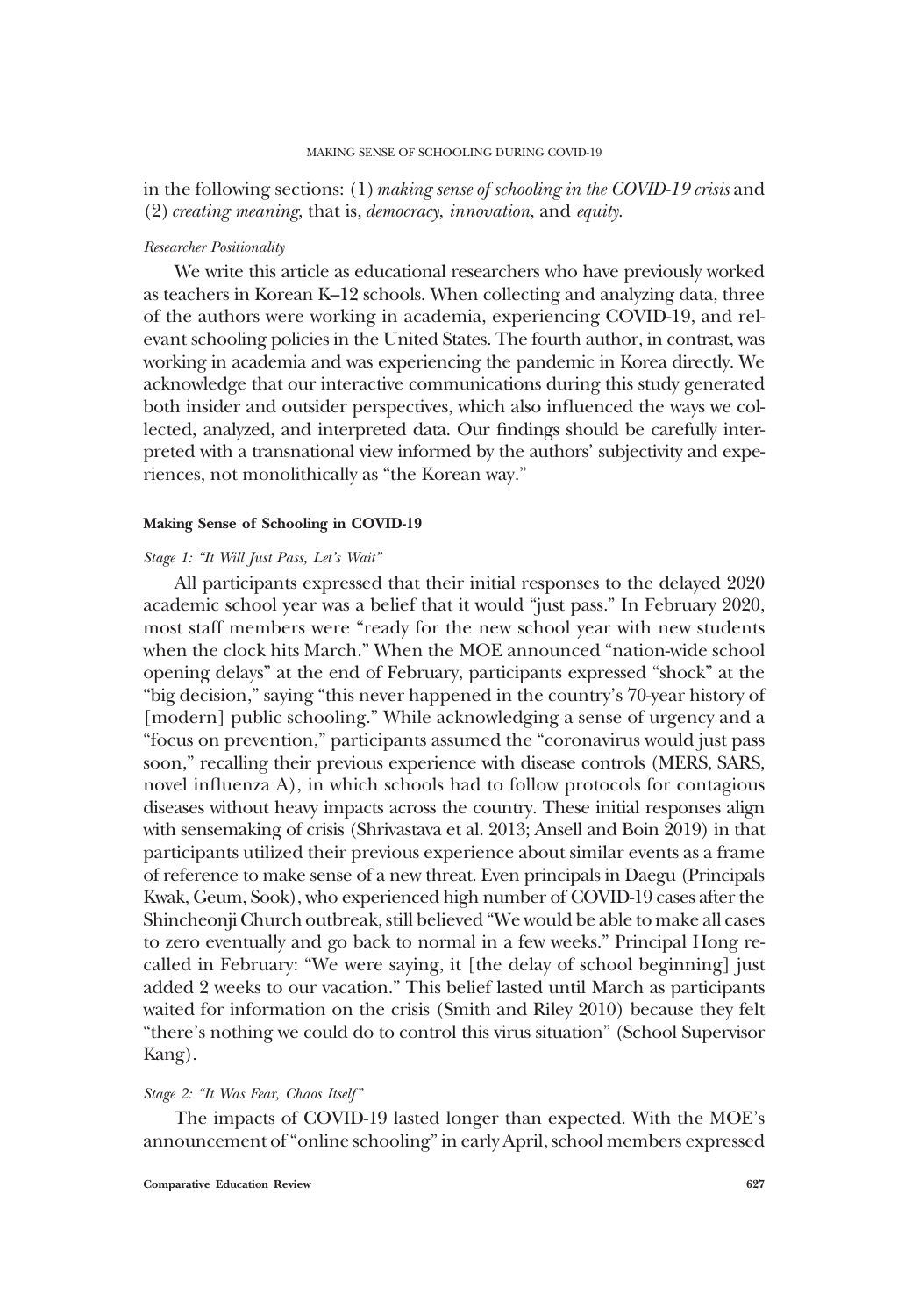feelings of "chaos." Teachers had to implement "online classes," a format that they had no previous experience with, and deal with the "unknown" and "unpredictable" virus. Teacher Young said, "We [teachers] never have experienced or imagined we would run online schooling in our entire career. How many teachers in Korea would have a clear understanding of online teaching?" The preparation for online classes added new "overwhelming" tasks for teachers, including developing online class curriculums, purchasing electronic equipment, and recording and editing online lessons. Teacher Hyun noted that "it was like a ping-pong game between departments, a dispute over an issue of which department takes what tasks."

When the MOE announced the transition from online to hybrid classes in May—a certain percentage of students attending socially distanced, in-person sessions, while others taking online classes at home—participants' "fear" centered on "safety issues"from the outbreak. Principal Geum stated,"Each school took responsibility for any new case of infection. . . . I was so nervous because COVID-19 was found to be highly contagious." A parent of a first grader, Mrs. Han said,"I was worried at that time because the media continued reporting new cases every day. I checked the online Mom Café (an online community for parents with children in K–12) to attain timely information about virus cases and school-related policies."

Most of the teacher participants echoed Teacher Young, who said, "We barely learned and adopted online classes within a month and transitioning to hybrid classes in the middle of our adjustment was another trial!" Teachers and administrators thus followed infection prevention guidelines while administering in-person classes. Principal Jo described several strategies his staff applied: marking every 2 meters from school entrance to classrooms, distributing face masks to students, and inventing a portable plastic barrier for students to carry in schools.<sup>9</sup>

Once participants detected risks (Gephart 2007), they seemed to engage in intensive sensemaking activities to implement policies, including making sense of the new environment, collecting information, searching resources available, and developing strategies for dealing with "chaos." The feeling of "fear" resulting from the "unknown crisis" catalyzed participants' cognitive and action-oriented sensemaking activities toward the rapid adoption of the MOE's policy decisions in "actions" at the local level (Weick 1995; Spillane et al. 2002).

### Stage 3: "Seeking Shared Responsibility to Overcome the Crisis"

Reflecting on the semester in which they adopted the new changes, participants emphasized "seeking shared responsibility" instead of "blaming

<sup>9</sup> These strategies were introduced through national and international news coverage: [https://www](https://www.washingtonpost.com/education/2020/05/26/pictures-say-it-all-how-south-korean-schools-are-reopening/) [.washingtonpost.com/education/2020/05/26/pictures-say-it-all-how-south-korean-schools-are-reopening/](https://www.washingtonpost.com/education/2020/05/26/pictures-say-it-all-how-south-korean-schools-are-reopening/); [http://nwcable.net/news/read/category/asia/article/the\\_associated\\_press-south\\_koreans\\_return\\_to](http://nwcable.net/news/read/category/asia/article/the_associated_press-south_koreans_return_to_school_amid_virus_outbreak-ap) [\\_school\\_amid\\_virus\\_outbreak-ap.](http://nwcable.net/news/read/category/asia/article/the_associated_press-south_koreans_return_to_school_amid_virus_outbreak-ap)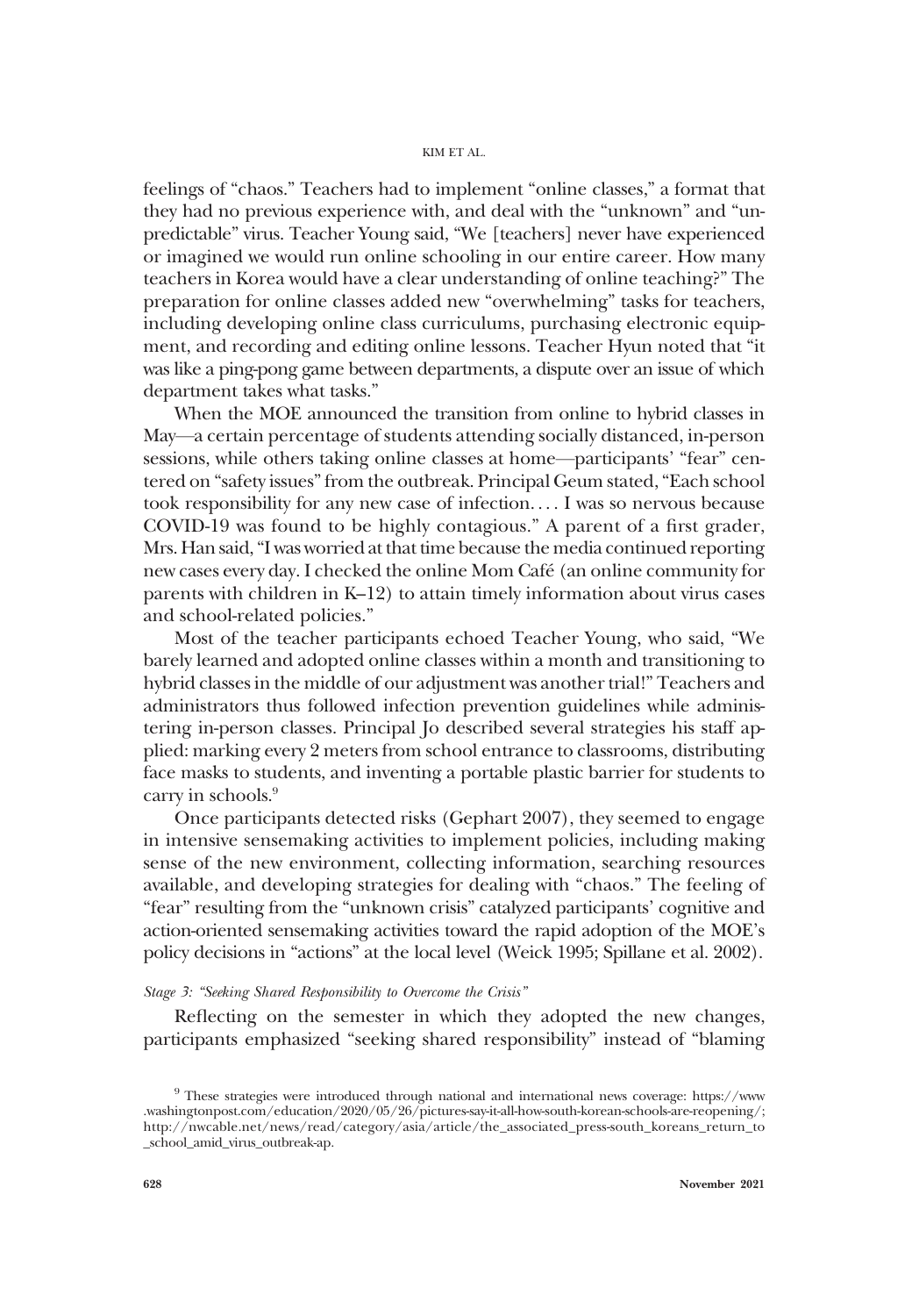others" or "pointing out who failed to do what for the crisis." While some addressed their dissatisfaction with the MOE's responses to COVID-19, most seemed to reach a consensus that "This is the time to understand others and support each other to overcome the crisis." Mrs. Kyung, a parent, mentioned: "Because we were in a sensitive time, most parents tended to comply with schools' decisions and be cooperative." Similarly, School Supervisor Choi emphasized "shared responsibility" to overcome the pandemic: "Nobody experienced this situation in the past. We all are in the same boat in this crisis. . . . The MOE, Offices of Education, local districts, and schools will fix the problem together."

In seeking "shared responsibility," we found participants placed teachers at the center of crisis management, describing them as"those working the hardest in the front line." They emphasized that school leaders and policy makers should support teachers in overcoming the crisis. Behind this "shared responsibility" in supporting teachers, participants pointed out a shared sentiment in Korean policy discourses: "Teachers would make anything [mandated from policy decisions] happen in schools." Indeed, teachers in our study commonly expressed pride in their collective efficacy and competence in the implementation of online and hybrid classes. Teacher Tae reflected: "At the end of the day, I think Korean teachers showed high levels of competence in dealing with the situation. Teachers tried and implemented various new methods to cope with the COVID-19 crisis. This helped all of us [all members of school communities] settle down in this chaotic situation." At the same time, teachers expressed sarcasm regarding the message "the highly qualified teaching profession," noting, "MOE put heavy pressures on our shoulders, expecting us to successfully run the 'unstable policies' they made and to be responsible for the results."

This stage highlights reciprocal and interactive processes of sensemaking (Giola and Chittipeddi 1991; Coburn 2001) during Korea's crisis-driven policy implementation. Multiple stakeholders calling for "shared responsibility" seemed influenced by active sensegiving among different policy actors—exchanging policy messages to deal with conflicts and problems, which in turn created shared understandings. As such, the discourse of the "qualified teaching force" embedded in policy culture (Kim and Reichmuth 2021) implied that teachers must accomplish "haphazard policies" made from the top during the crisis.

### Creating Meaning: "Enforced but Actualized Reforms" toward "Democracy," "Innovation," and "Equity"

Individuals create meaning through crisis management as a learning process (Gephart 2007; Ansell and Boin 2019). Participants often commented that the COVID-19 pandemic catalyzed the realization of reform initiatives that had been introduced and implemented for a long time but not necessarily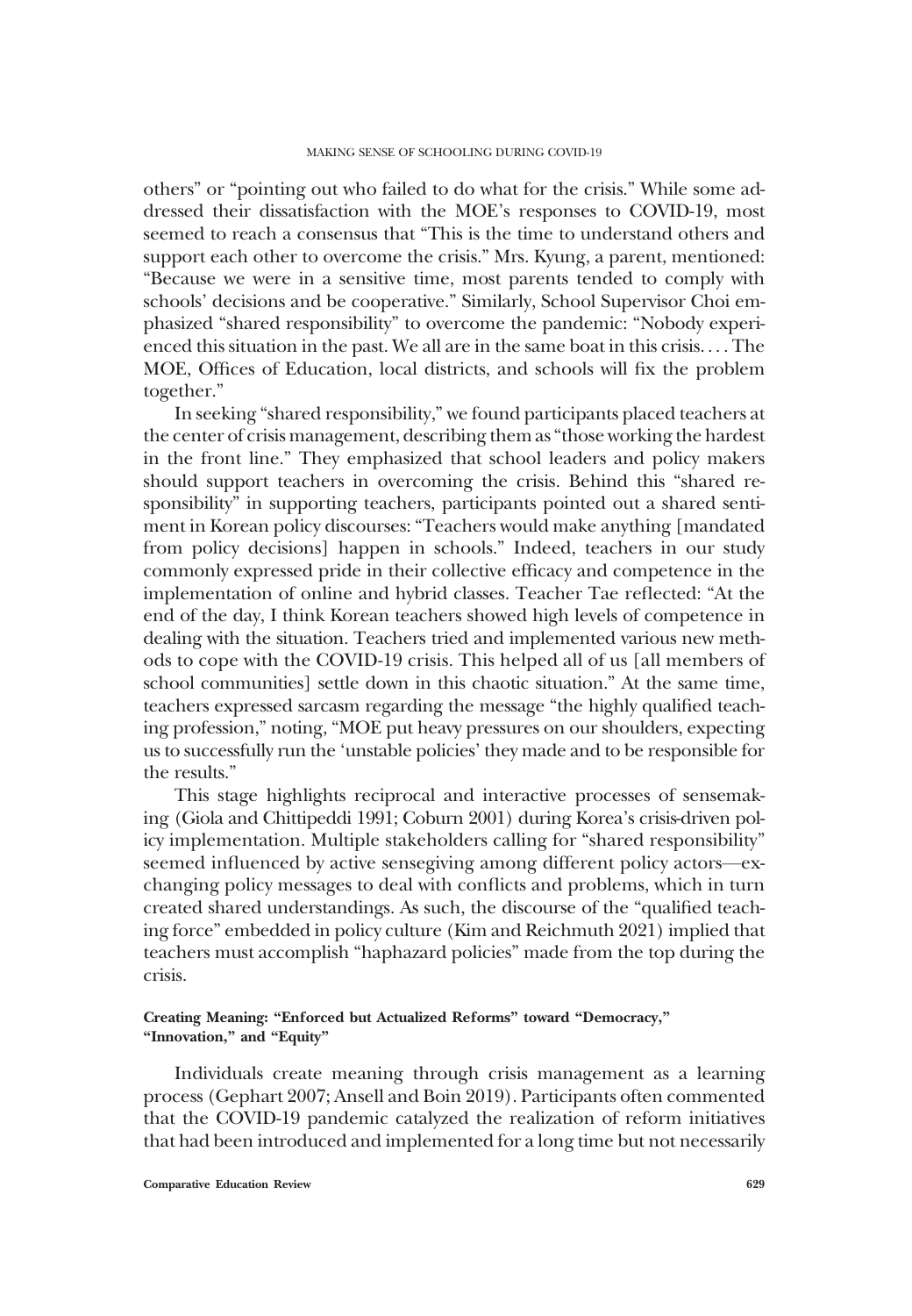achieved in schools before. When asked how and why the education system under COVID-19 facilitated "transformation" in schools, Teacher Association Representative Jung commented: "Korean schools have prioritized a bureaucratic culture over teaching. Looking back at the previous semester, I find it changing. The workload coming from official documents has dramatically dropped in schools. All school events were canceled. Model school policies were stopped. This environment led teachers to focus only on teaching and lessons. Teachers were able to experience democratic decision-making and selfgoverning schools."

Accordingly, this section presents three themes linked to coronavirus school reforms. Participants interpreted the first two—"democracy" and "innovation"—as achievements, while the third theme of "equity" was framed as an agenda for future reform.

### "Democratic Decision Making Achieved Accidentally"

Participants expressed that "the coronavirus ironically catalyzed democratic decision-making" in schools and in the larger bureaucratic system. Teacher participants seemed to enjoy autonomy regarding decisions over classroom lessons and student evaluation methods that had to be re-built after the MOE's announcement of online and hybrid classes. For instance, high school English Teacher Min explained: "Since the corona situation, the district was like, 'You can choose what works for your school among these options.' So we used different models depending on the subject. Math teachers recorded lessons to show problem solving and let students view them in advance, followed by synchronous sessions where they offered feedback for students. In my English department, we offered 100 percent online synchronous lessons. . . . We also reduced [the frequency of] a formative, processbased assessment districts prioritized in the past but added other options like a written assessment. I personally found having flexibility in teaching was great."

While most teachers like Min welcomed democratic decision-making processes, Teacher Kyu, who had the least experience teaching among the participants, expressed feelings of "fatigue" from pressures to work with other teachers in making grade- and school-level decisions. He said, "Personally I like working by myself, but in that crisis situation, I was under pressure that we had to work together, reflecting other teachers' opinions." Despite such discrepancy found in individual preferences, these responses together suggest that more opportunities to make collective decisions over curriculum were given to teachers, compared to the prepandemic.

Some participants also recognized "bottom-up" policy changes in the vertical decision-making structure. They felt the MOE made efforts to "listen to voices from the field," such as local districts and teacher associations. School Supervisor Kang reflected: "Recently, we did the 30th video meeting with all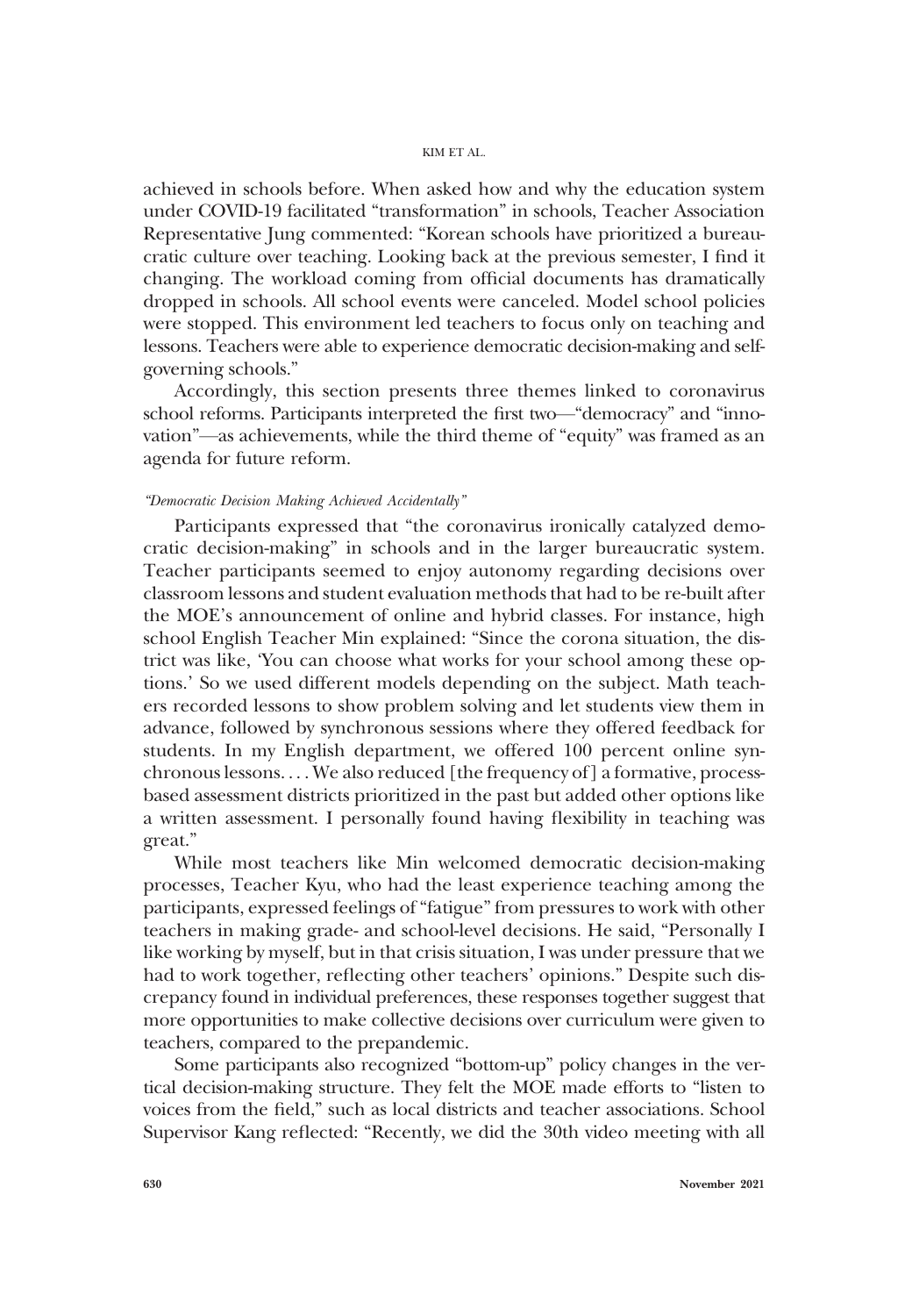deputy superintendents (municipal level) and the MOE. . . . Once the agenda from the deputy superintendent meetings came down asking for our opinions, we would send them feedback based on our division meetings and survey results from all schools. So all guidelines from the MOE actually got through the process of collecting feedback from 17 Offices of Education across the country."

School Supervisor Choi also pointed out the deferment of teacher evaluations as a representative example of "bottom-up decision making." Reflecting on feedback from local districts that the COVID-19 situation makes evaluation difficult, the MOE did not require teacher evaluations this year. This comment from Teacher Association Representative Jung, who directly communicated with MOE officials, supported this: "The MOE was not able to stick to top-down approaches since the situation was urgent. They created group chat rooms [on a smartphone messenger app] to have frequent and timely communications with teacher associations and teachers across the country."

The "uncertainty" and "lack of information" in the crisis seemed to force individuals to actively communicate to collect available information and create new knowledge (Weick 1995; Ansell and Boin 2019). Messenger apps like Kakao Talk popularly used for individuals' daily communication in Korea were utilized more frequently in professional work settings, both horizontally and vertically when face-to-face meetings were not viable (Song 2020). We also found informal and formal networks through smartphone messenger apps beneficial in the Korean context. For example, in Sejong, high school department head Teacher Young confirmed that there were individual group chats for teacher directors, assistant principals, and principals across the city and that they constantly consulted with one another on COVID-19-related decisions. School Supervisor Kang said her district in Daejeon launched open Kakao Talk chats for teachers where the district could "listen to local needs and teacher voices directly" and where teachers could "send complaints to the MOE immediately." Teachers used Kakao Talk to check in students and parents when schools ran remotely, instead of making phone calls or sending emails. This way, parents participated in multiple surveys, which they described as "handy" and "speedy" compared to paper- or computer-based communication. While online video calls were used in formal settings, Kakao appeared to be the most popular platform for policy actors to communicate "timely" and "free-hearted," which accelerated democratic decision making.

### Innovation through Online Teaching: "Teachers Cannot Avoid Unlearning and Undoing"

Although teachers had to "get through agony"in preparing online classes, at the time of data collection, participants expressed schools collectively accomplished "innovation" for the "future of education." This "innovation" included online platforms for teaching and active professional learning communities.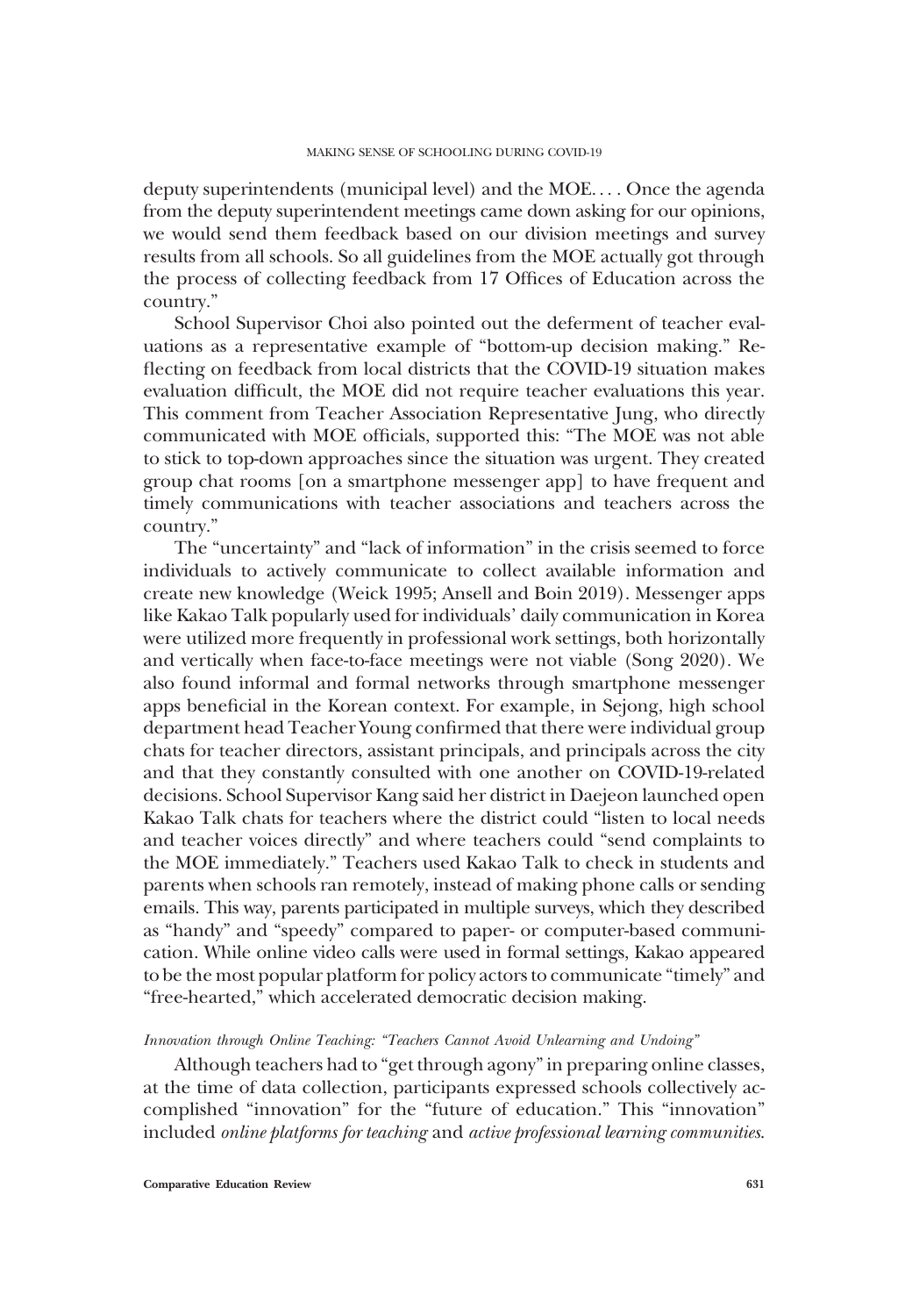When asked about possibilities identified during the hybrid semester, Teacher Association Representative Jung said "the concept of 'future education,' like being online, just came true because of COVID-19." School and district leaders admitted there had long been efforts to promote online learning, along with the MOE's policy agenda of "blended learning" or "smart education." However, these policies did not permeate to daily classroom settings due to resistance from teachers and the lack of technology support. Paradoxically, online classes following COVID-19 "made innovation happen in the classroom across the country." Teacher Hyun explained how this change occurred in her school: "There were always some teachers adhering to traditional ways of teaching and others adopting innovative ways . . . but with this opportunity, teachers in general had to teach themselves and implement an online classroom. . . . We were plunged into this online school situation. Regardless of experience, all teachers were in the same boat with the passion to get through the difficulties together." Echoing Teacher Hyun's comment, Principal Jo acknowledged such change, saying "Teachers have now developed the capacity to create quality content for online learning. Teachers need to keep utilizing those skills through blended learning, even in the post COVID-19 era."

Furthermore, our data show professional learning communities were critical to creating collective knowledge and sharing online teaching resources. Teachers agreed that the COVID-19 crisis got rid of the burdens from administrative tasks and let teachers focus on lessons. Teacher Seo pointed out that online teaching resulted in the "openness of teaching," in contrast to the conventional idea of teaching "just teachers' own things within the classroom." These two factors—less administrative tasks and "openness of teaching" seemed to promote learning communities in schools. Principal Hong recalled the role of teacher learning communities in his school: "We developed stronger solidarity because you can't do something alone. Teachers had to work together when developing course content. Veteran teachers may not be familiar with online teaching and platforms, but they have accumulated wisdom about pedagogy and content knowledge versus younger teachers, who are tech-savvy, having not enough teaching experience. So, they learned from each other." Teacher learning communities, which are prevalent in Korean schools (Kim and Lee 2020; Kim and Reichmuth 2021), appeared to successfully contribute to narrowing teachers' learning gaps in online teaching and creating collective intelligence across generations of teachers. Collective norms around "professionalism" embedded in teacher communities helped them take pride in being part of a "successful teaching profession that could achieve innovation despite crisis."

Meanwhile, districts strengthened "infrastructures" and collective networks to better support blended teaching and learning. School Supervisor Choi working in Sejong, a newly designed Smart Education City, said "Sejongsi has well-established infrastructures. Teachers used to adopt tablet PCs or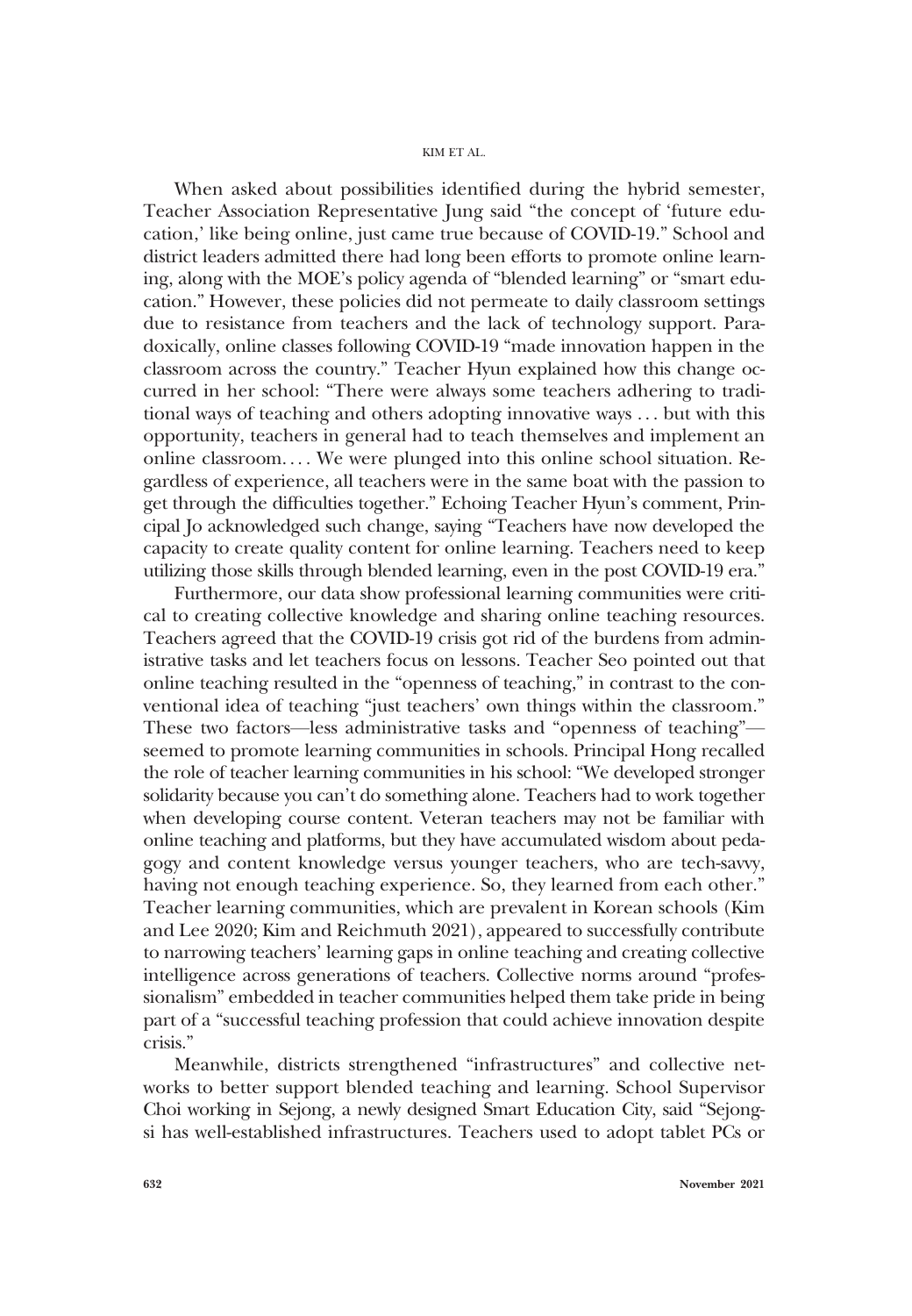smartphones in their lessons. During COVID-19, we offered tablet PCs for students with needs." School Supervisor Kang also emphasized the district's role as a "hub" that "strengthens links between online lessons and in-person lessons" to narrow achievement gaps. For example, the Office of Daejeon Education created "online teaching support groups"—composed of 68 elementary school teachers who recorded 404 online lessons—and had a "task force team" develop online teaching content for the district to share.

#### Equity as Unfulfilled Promise

While participants offered positive comments on their accomplishments, they also pointed out inequalities that stood out during COVID-19. Teachers and principals serving lower-income families were more attuned to equity issues, saying "the dead zone of welfare in education became more apparent." Teacher Kyu, an elementary school homeroom teacher, expressed concerns about"learning gaps"in online settings:"My [fourth grade] students work on a mathematics workbook at home for their assignment. But they could do only if there is care and love from parents, which facilitates self-directed learning. However, in online learning settings, those who cannot get support from families showed unsatisfactory progress. Learning gaps get larger."

Moreover, Principal Sook expressed concern about the social-emotional needs of middle school students: "My biggest hope is having all students in school every day, even if it's a short stay per day ... [unlike having half of students in person].... What sticks out to me most are the students experiencing heavy burdens and trauma who come from economically disadvantaged homes. Working closely with a social worker, I arranged individualized programs like tutoring and mentoring for them. . . . I always say to teachers that we really need to prioritize individualized care and support, especially in this time."

Raising concerns regarding student welfare, participants commented that schools cannot solve all problems and called for equity-focused policy support to coordinate community resources outside schools. For example, all elementary schools were required to run "all day emergency childcare" regardless of the number of COVID-19 cases and teachers called on local government and community networks to support childcare, saying "not to just place all responsibilities on schools." Teacher Association Representative Jung also pointed out the importance of teachers' mindset toward equity: "We are launching a campaign next week suggesting teachers take more time to check on students individually online. We also allocate 1:1 tutoring time for students with additional academic and emotional support beyond their regular online classes. . . . We just opened a Kakao Talk group for teachers with invited experts from multiple backgrounds, such as mental health. I hope teachers are motivated and engaged to individualize support for student learning beyond making wakeup phone calls."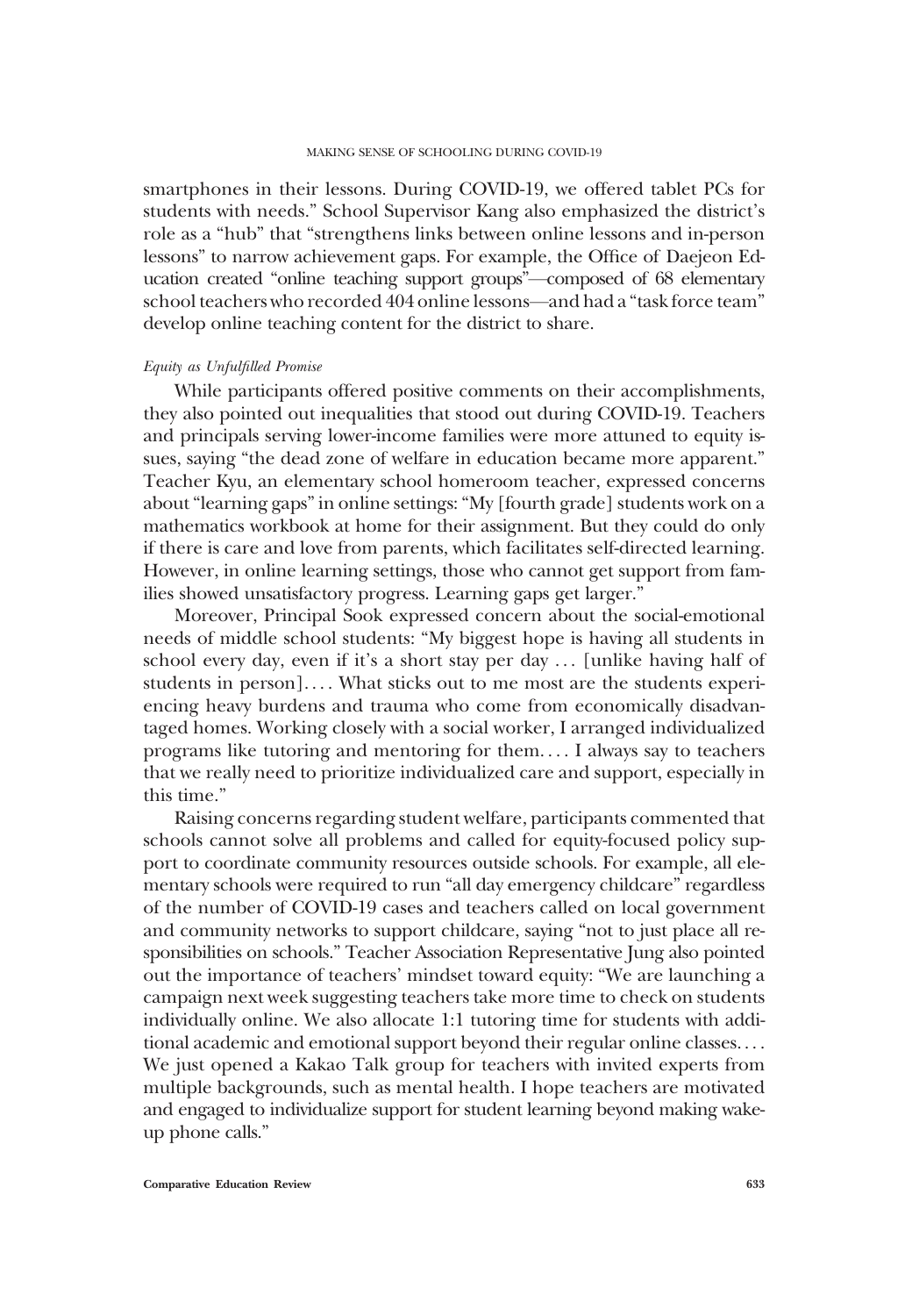Supporting news outlets highlighting inequalities in online and hybrid classes (e.g., H. Kim 2020), our participants argued "Equity issues need to be on the table" more frequently in policy and practice as COVID-19 continues to impact schooling. Teacher Association Representative Jung later added, "I don't think equity was intentionally overlooked by the MOE. They just had to take care of safety first, but now we have to move on, centering issues of equity." This shows participants evaluated their previous experiences with the first semester under COVID-19 and generated shared meanings for future strategies based on lessons learned (Gephard 2007; Ansell and Boin 2019).

### Discussion

Our findings suggest policy actors had to understand, interpret, and implement fast-changing school policies during COVID-19 under high levels of uncertainty and ambiguity. Participants initially understood threats as eradicable, but as the impact of the virus continued, they found the situation chaotic and experienced fear in enacting policy changes. Reflecting on these experiences, participants sought a shared responsibility for overcoming the crisis. Our analysis also revealed meanings constructed throughout the sensemaking process: school reforms around democracy, innovation, and equity. Based on these findings, we discuss several important points to conclude this article.

First is the role of crisis in policy actors' sensemaking. Our findings revealed the unexpected threat of COVID-19 forced changes to be adopted in daily school practices in a short time period, intensifying sensemaking dynamics. Participants initially relied on their previous experiences with other epidemics (e.g., MERS) to understand their new environment (Weick 1995; Spillane et al. 2002). However, once the situation went beyond their existing frames of reference, participants as policy actors navigated and digested a large amount of new information in a short period of time and enacted multiple top-down policy decisions (Gephart 2007; Mutch 2015). Sensegiving (i.e., the diffusion of policy messages, information exchange, and collective decision making) in this study was most salient in creating collective intelligence and building shared responsibility to manage the crisis (Gioia and Chittipeddi 1991; Rom and Eyal 2019), compared to other "ordinary" policy contexts. Our findings therefore imply that the sensemaking framework can be extended to crisis situations.

From the view of comparative education, we argue that understanding the sociohistorical and institutional contexts that shape national policy cultures is important to interpreting our findings.<sup>10</sup> For example, participants seeking collective responsibility and community can be explained by Korea's historical

<sup>&</sup>lt;sup>10</sup> Stein (2004); Tobin et al. (2009); Koyama (2013); Lim and Apple (2016).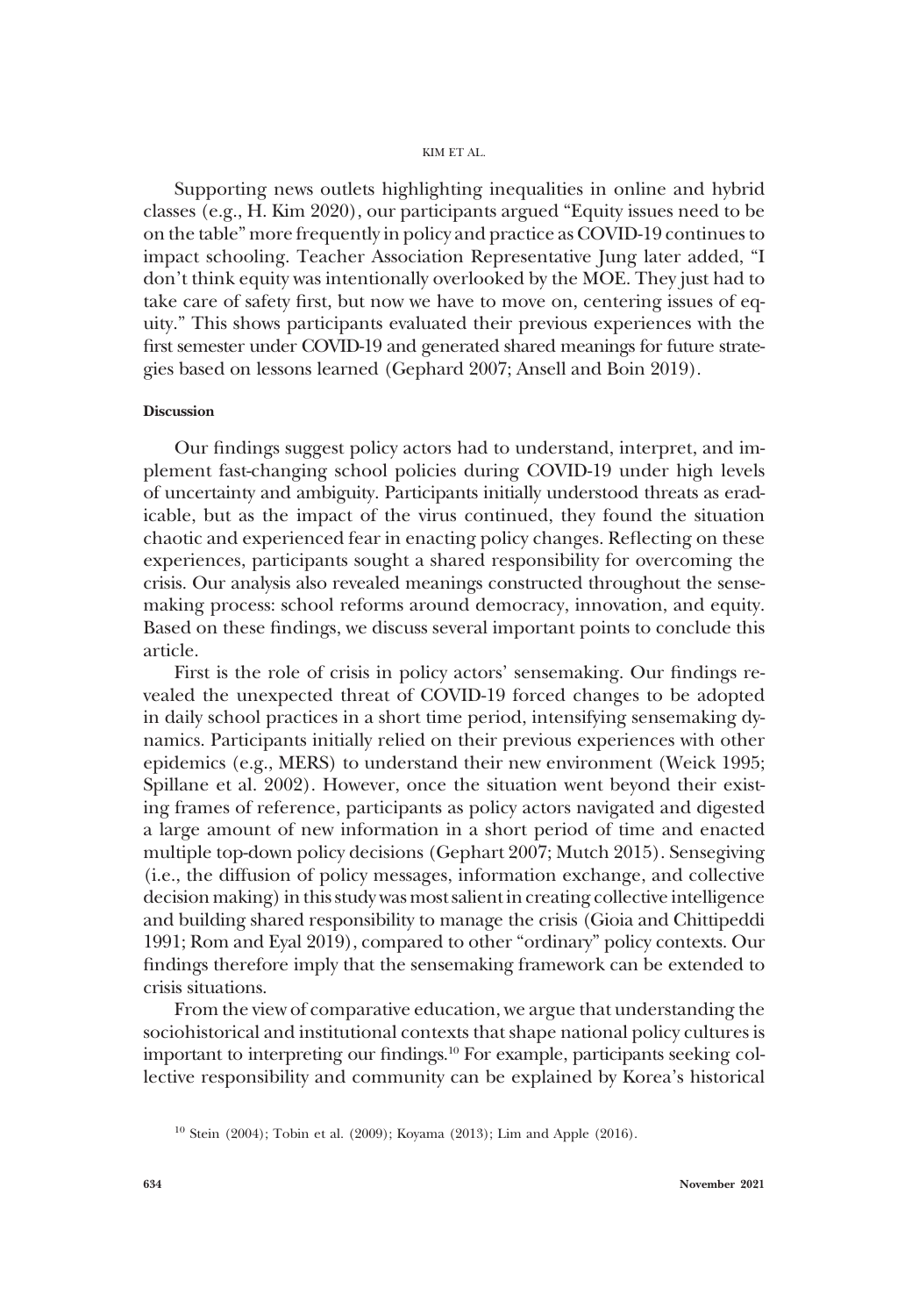background regarding the overcoming of national crises through collective national efforts (i.e., rapid economic growth after the Korean war and recovery from the IMF economic crisis, see Kalinowski 2008). The bureaucratic school system added efficiency in sensegiving and vertical and horizontal communication, which helped the MOE share timely epidemic information and rapidly spread policy decisions to the public. This bureaucratic efficiency combined with a Korean cultural sense of urgency in collectively overcoming the crisis aided the MOE in controlling policy messages as a strong state (see Lim and Apple 2016) and in creating a shared sense of community in policy implementation. Interestingly, the MOE's real-time policy announcement seemed to increase transparency between the MOE and the public, thereby avoiding major political disputes. However, teachers felt disregarded by the MOE's "big decisions," whereas in the past, they were informed and/or invited to offer feedback on policies through official documents before announcements to the public.

The policy culture promoting "highly qualified teachers" in Korea is another important aspect to consider. Compared to other countries, teachers in Korea are regarded as high-quality human resources with major demand for continuous professional development (Park and Byun 2015; Kim and Lee 2020; Kim and Reichmuth 2021). Our findings suggest that policy discourses and initiatives during COVID-19 leaned on the "highly qualified" teaching profession, expecting teachers to be responsible for successfully implementing sudden, unpredictable policy changes. While teachers in our study struggled with adopting new initiatives in daily practice within a short period, they exemplified collective efficacy in enacting multiple policies to manage crisis, whether or not they wanted to. Other participants too highlighted teachers' competence as "frontline" agents. The notion of professionalism in teaching also explains participants' framing the COVID-19 crisis as an opportunity to successfully transform schools (Reimers and Schleicher 2020; Zhao 2020) and teachers' feeling of "not being respected" by the MOE's media use. This contrasts with the market-driven teaching forces in countries like the US that have shown teacher shortages and school layoffs in the COVID-19 crisis (Erwin 2020).

We also want to point out that the discourse of "opportunity" and "accomplishments" under the crisis did not occur in a vacuum but in areas where infrastructure and resources were invested in by long-term policy efforts. For instance, for more than 2 decades, there have been top-down nationwide policy initiatives to promote technology in teaching and professional teacher learning communities (Ministry of Education 2020; Kim and Reichmuth 2021). While variations exist across the local level, we assume these reform initiatives were widely shared and adopted to a certain degree, establishing professional norms and logics at the national level that were eventually actualized in schools because of COVID-19. The MOE appeared to utilize the crisis as an opportunity to promote reform agendas and accelerate their adoption in schools.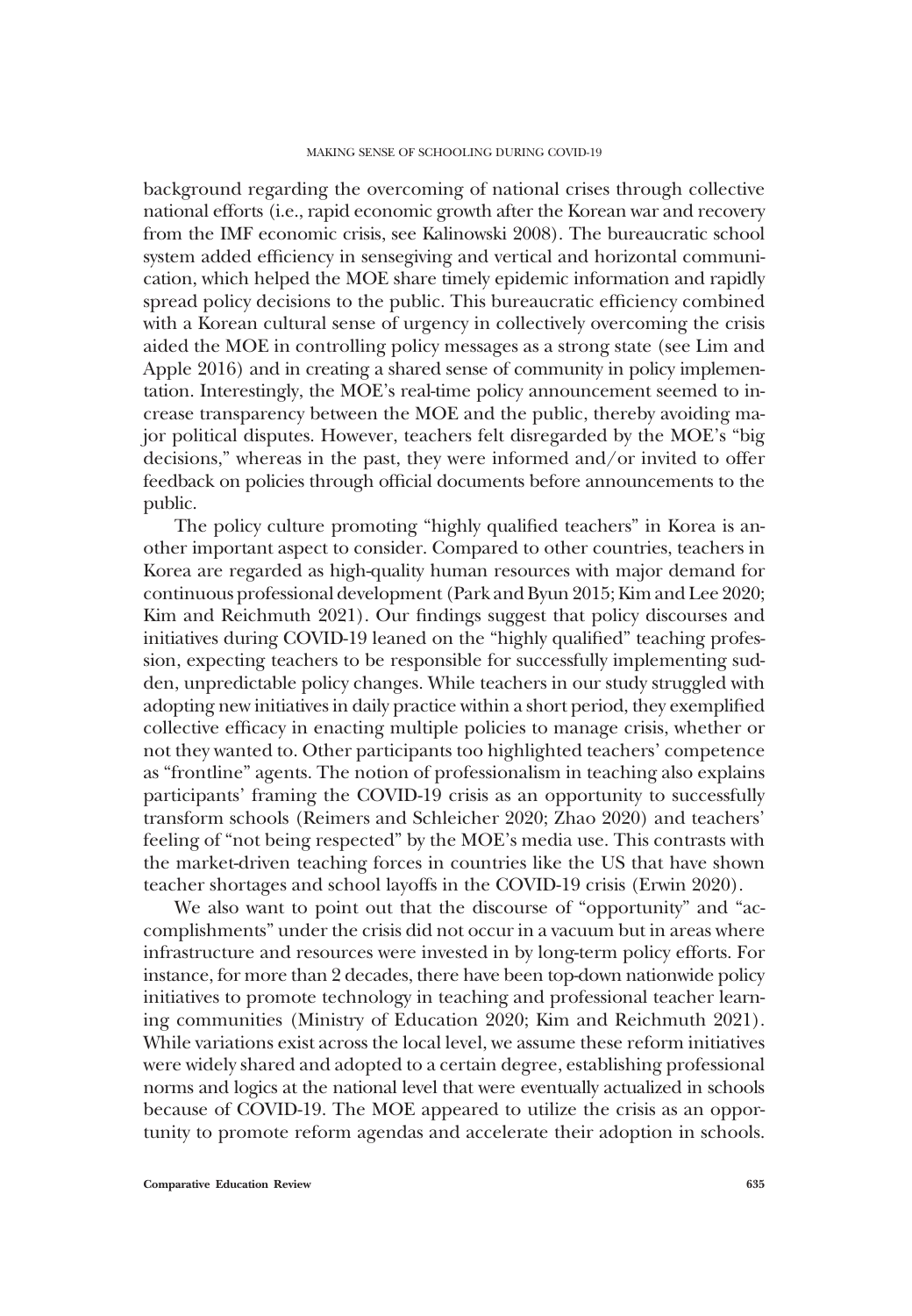Thus, professional capacity and policy efforts leading systemic change from the top could have influenced policy capacity of Korea's education system.

While useful for sensemaking in Korean policy culture, this study has limitations that future research should take care to address. First, we focused on policy actors' sensemaking during the school semester when COVID-19 emerged. As the pandemic has continued, the MOE has modified school policies in response. Future research should examine policy actors' sensemaking and negotiation across multiple policies under the COVID-19 crisis. Moreover, using other lenses like Kingdon's multiple-streams framework can reveal complicated dynamics in policy decisions during COVID-19. Second, given Korea's unique policy culture, future scholars would benefit from examining how countrylevel policy cultures interact with local contexts in policy sensemaking. Finally, we want to point out the need for comparative studies on equity resulting from the pandemic. While much of the prior research has addressed unequal learning opportunities and achievement gaps under COVID-19 (Kraft et al. 2020), such concerns were not markedly revealed in our study. This may be due to well-established IT infrastructure and equity-focused educational policies in Korea (Ministry of Education 2020). However, this may also be (as participants mentioned) because the MOE and schools did not put such equity issues at the forefront. Thus, exploring how equity is understood in different education systems can further nuance our results.

Nevertheless, this study contributes to deeper understandings of policy sensemaking under the COVID-19 crisis by exploring multiple policy actors' perceptions. Our analyses uncovered feelings, beliefs, and values in the policy process that are shared and embedded in the policy culture of the Korean context. These findings extend scholarship on comparative education that have highlighted the importance of context in education policy and reform.

### References

- Akiba, Motoko. 2017. "Editor's Introduction: Understanding Cross-National Differences in Globalized Teacher Reforms." [Educational Researcher](https://www.journals.uchicago.edu/action/showLinks?crossref=10.3102%2F0013189X17711908&citationId=p_12) 46 (4): 153-68.
- Anderson-Levitt, Kathryn M. 2012. "Complicating the Concept of Culture." [Comparative](https://www.journals.uchicago.edu/action/showLinks?crossref=10.1080%2F03050068.2011.634285&citationId=p_13) [Education](https://www.journals.uchicago.edu/action/showLinks?crossref=10.1080%2F03050068.2011.634285&citationId=p_13) 48 (4): 441–54.
- Ansell, Chris, and Arjen Boin. 2019. "Taming Deep Uncertainty: The Potential of Pragmatist Principles for Understanding and Improving Strategic Crisis Manage-ment." [Administration and Society](https://www.journals.uchicago.edu/action/showLinks?crossref=10.1177%2F0095399717747655&citationId=p_14) 51 (7): 1079–112.
- Bogdan, Robert, and Sari K. Biklen. 1997. Qualitative Research for Education. Boston: Allyn & Bacon.
- Campbell, Paul. 2020. "Rethinking Professional Collaboration and Agency in a Postpandemic Era." Journal of Professional Capital and Community. [https://doi.org/10.1108/JPCC-06](https://doi.org/10.1108/JPCC-06-2020-0033) [-2020-0033.](https://doi.org/10.1108/JPCC-06-2020-0033)
- Capano, Giliberto, Michael Howlett, Darryl S. L. Jarvis, M. Ramesh, and Nihit Goyal. 2020. "Mobilizing Policy (In)Capacity to Fight COVID-19: Understanding Variations in State Responses." *[Policy and Society](https://www.journals.uchicago.edu/action/showLinks?crossref=10.1080%2F14494035.2020.1787628&citationId=p_18)* 39 (3): 1-24.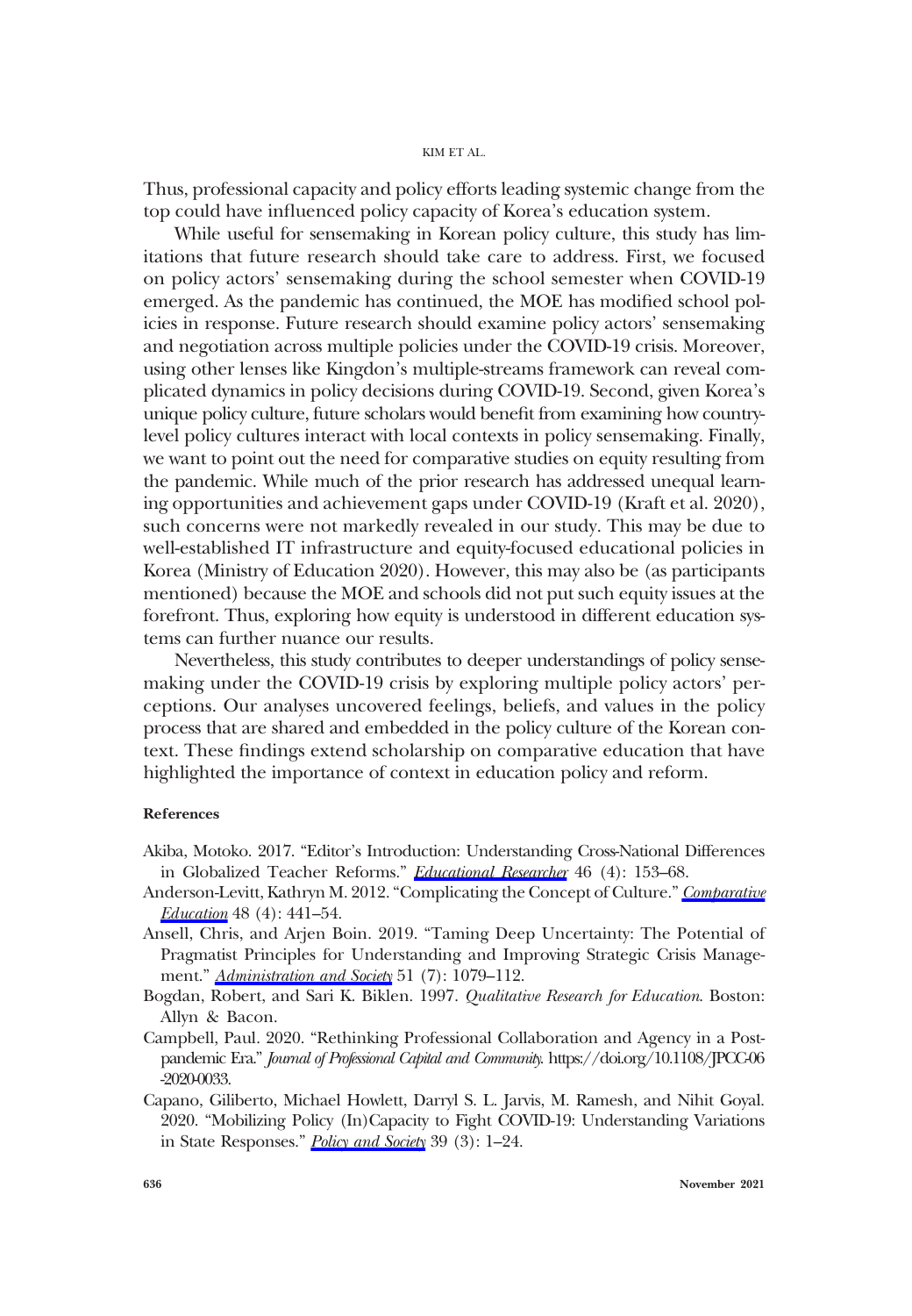Caplan, Gerald. 1964. Crisis Theory: Principles of Preventive Psychiatry. New York: Basic Books.

- Coburn, Cynthia E. 2001. "Collective Sensemaking about Reading: How Teachers Mediate Reading Policy in Their Professional Communities." [Educational Evaluation](https://www.journals.uchicago.edu/action/showLinks?crossref=10.3102%2F01623737023002145&citationId=p_20) [and Policy Analysis](https://www.journals.uchicago.edu/action/showLinks?crossref=10.3102%2F01623737023002145&citationId=p_20) 23 (2): 145–70.
- Coburn, Cynthia E. 2005. "Shaping Teacher Sensemaking: School Leaders and the Enactment of Reading Policy." *[Educational Policy](https://www.journals.uchicago.edu/action/showLinks?crossref=10.1177%2F0895904805276143&citationId=p_21)* 19 (3): 476-509.
- Erickson, Frederick, and Kris Gutierrez. 2002. "Comment: Culture, Rigor, and Science in Educational Research." [Educational Researcher](https://www.journals.uchicago.edu/action/showLinks?crossref=10.3102%2F0013189X031008021&citationId=p_22) 31 (8): 21-24.
- Erwin, Ben. 2020. "Layoff Projections and Shortages Create Teacher Workforce Challenges." Ed Note, August 26. [https://ednote.ecs.org/layoff-projections-and-shortages](https://ednote.ecs.org/layoff-projections-and-shortages-create-teacher-workforce-challenges/) [-create-teacher-workforce-challenges/.](https://ednote.ecs.org/layoff-projections-and-shortages-create-teacher-workforce-challenges/)
- Gephart, Robert P. 1992. "Sensemaking, Communicative Distortion and the Logic of Public Inquiry Legitimation." *Industrial and Environmental Crisis Ouarterly* 6:115-35.
- Gephart, Robert P., Jr. 2007. "Crisis Sensemaking and the Public Inquiry." In International Handbook of Organizational Crisis Management, ed. C. M. Pearson. London: SAGE. <https://doi.org/10.4135/9781412982757.n5>.
- Gioia, Dennis A., and Kumar Chittipeddi. 1991. "Sensemaking and Sensegiving in Strategic Change Initiation." [Strategic Management Journal](https://www.journals.uchicago.edu/action/showLinks?crossref=10.1002%2Fsmj.4250120604&citationId=p_26) 12 (6): 433-48.
- Han, Seong Won. 2018. "School-Based Teacher Hiring and Achievement Inequality: A Comparative Perspective." *[International Journal of Educational Development](https://www.journals.uchicago.edu/action/showLinks?crossref=10.1016%2Fj.ijedudev.2017.12.004&citationId=p_27)* 61:82-91.
- Han, Soong Hee, and Atsushi Makino. 2013. "Learning Cities in East Asia: Japan, the Republic of Korea and China." *[International Review of Education](https://www.journals.uchicago.edu/action/showLinks?crossref=10.1007%2Fs11159-013-9372-2&citationId=p_28)* 59 (4): 443-68.
- Hill, Heather C. 2001. "Policy Is Not Enough: Language and the Interpretation of State Standards." [American Educational Research Journal](https://www.journals.uchicago.edu/action/showLinks?crossref=10.3102%2F00028312038002289&citationId=p_29) 38 (2): 289-318.
- Kalinowski, Thomas. 2008. "Korea's Recovery since the 1997/98 Financial Crisis: The Last Stage of the Developmental State." [New Political Economy](https://www.journals.uchicago.edu/action/showLinks?crossref=10.1080%2F13563460802436616&citationId=p_30) 13 (4): 447–62.
- Kang, Mi Ok. 2016. "Strong State Politics of the National History Curriculum and Struggles for Knowledge, Ideology, and Power in South Korea." In The Strong State and Curriculum Reform, ed. L. Lim and M. W. Apple. London: Routledge.
- Kealey, Terence. 2020. "South Korea's Coronavirus Response: Listen to the Experts." CNN News, April 7. [https://edition.cnn.com/2020/04/07/opinions/terence-kealey](https://edition.cnn.com/2020/04/07/opinions/terence-kealey-south-korea-listened-to-the-experts/index.html) [-south-korea-listened-to-the-experts/index.html.](https://edition.cnn.com/2020/04/07/opinions/terence-kealey-south-korea-listened-to-the-experts/index.html)
- Kim, Hyung-Jin. 2020. "Pandemic Widens Learning Gap in Education-Obsessed South Korea." ABC News, October 21. [https://abcnews.go.com/International/wireStory](https://abcnews.go.com/International/wireStory/pandemic-widens-learning-gap-education-obsessed-korea-73728374) [/pandemic-widens-learning-gap-education-obsessed-korea-73728374.](https://abcnews.go.com/International/wireStory/pandemic-widens-learning-gap-education-obsessed-korea-73728374)
- Kim, Pan Suk. 2020. "South Korea's Fast Response to Coronavirus Disease: Implications on Public Policy and Public Management Theory." Public Management Review 1–12. <https://doi.org/10.1080/14719037.2020.1766266>.
- Kim, Rae Young, Seung-Hwang Ham, and Lynn W. Paine 2011. "Knowledge Expectations in Mathematics Teacher Preparation Programs in South Korea and the United States: Towards International Dialogue." [Journal of Teacher Education](https://www.journals.uchicago.edu/action/showLinks?crossref=10.1177%2F0022487110381999&citationId=p_35) 62 (1): 48-61.
- Kim, Taeyeon. 2020. "Revisiting the Governance Narrative: The Dynamics of Developing National Educational Assessment Policy in South Korea." [Policy Future in Ed](https://www.journals.uchicago.edu/action/showLinks?crossref=10.1177%2F1478210319873767&citationId=p_36)[ucation](https://www.journals.uchicago.edu/action/showLinks?crossref=10.1177%2F1478210319873767&citationId=p_36) 18 (5): 574-96.
- Kim, Taeyeon, and Youngjun Lee. 2020. "Principal Instructional Leadership for Teacher Participation in Professional Development: Evidence from Japan, Singapore, and South Korea." Asia Pacifi[c Education Review](https://www.journals.uchicago.edu/action/showLinks?crossref=10.1007%2Fs12564-019-09616-x&citationId=p_37) 21:261-78.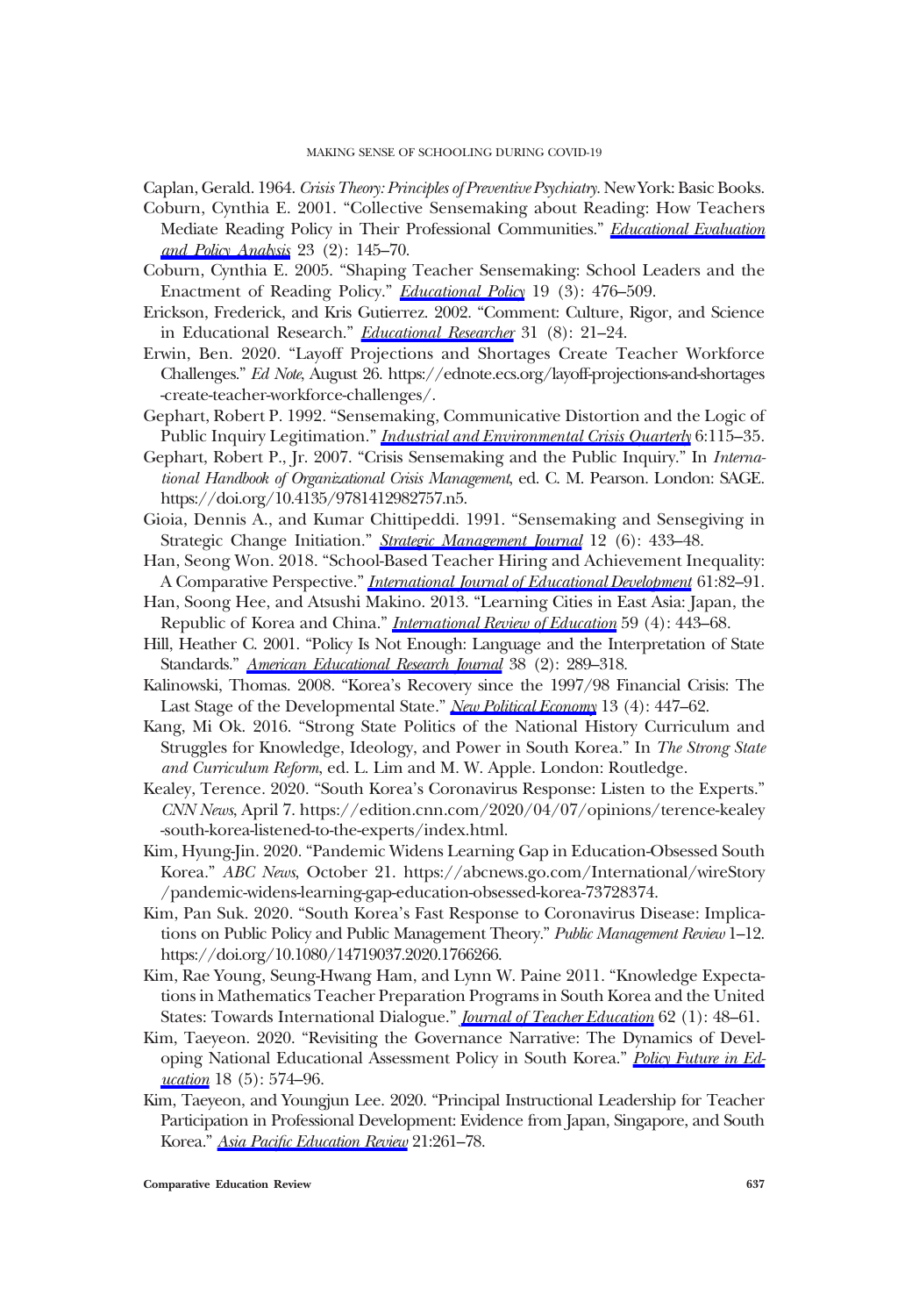- Kim, Taeyeon, and Heather L. Reichmuth. 2021. "Exploring Cultural Logic in Becoming Teacher: A Collaborative Autoethnography on Transnational Teaching and Learning." *[Professional Development in Education](https://www.journals.uchicago.edu/action/showLinks?crossref=10.1080%2F19415257.2020.1862278&citationId=p_38)* 47 (2-3): 257-72.
- Kim, Taeyeon, and John Yun. 2019. "Logics of Accountability: Cross-National Patterns in School-Level Controls." Education Policy Analysis Archives 27 (119). [https://doi](https://doi.org/10.14507/epaa.27.4597) [.org/10.14507/epaa.27.4597](https://doi.org/10.14507/epaa.27.4597).
- Koh, Aaron. 2011. "Singapore's 'Global Assemblage': Digging into the Culture of Education Policy Making." [Critical Studies in Education](https://www.journals.uchicago.edu/action/showLinks?crossref=10.1080%2F17508487.2011.604076&citationId=p_40) 52 (3): 267-78
- Koyama, Jill. 2013. "Global Scare Tactics and the Call for US Schools to Be Held Accountable." [American Journal of Education](https://www.journals.uchicago.edu/action/showLinks?system=10.1086%2F673122&citationId=p_41) 120 (1): 77-99.
- Kraft, Matthew A., Nicole S. Simon, and Melissa Arnold Lyon. 2020. "Sustaining a Sense of Success: The Importance of Teacher Working Conditions during the COVID-19 Pandemic." Working Paper no. 20-279, Brown University, Providence, RI.
- Lee, Jin-hyuk. 2020. "The Delay of School Opening Day from the News." Hangyo, March 9. [http://www.hangyo.com/news/article.html?no](http://www.hangyo.com/news/article.html?no=90950)=90950.
- Lee, Sabinne, Changho Hwang, and M. Jae Moon. 2020. "Policy Learning and Crisis Policy-Making: Quadruple-Loop Learning and COVID-19 Responses in South Korea." [Policy and Society](https://www.journals.uchicago.edu/action/showLinks?crossref=10.1080%2F14494035.2020.1785195&citationId=p_44) 39 (3): 363-81.
- Leung, Frederick K. K. 2001. "In Search of an East Asian Identity in Mathematics Education." *[Educational Studies in Mathematics](https://www.journals.uchicago.edu/action/showLinks?crossref=10.1023%2FA%3A1017936429620&citationId=p_45)* 47 (1): 35-51.
- Lim, Leonel, and Michael W. Apple, eds. 2016. The Strong State and Curriculum Reform: Assessing the Politics and Possibilities of Educational Change in Asia. London: Routledge.
- Maitlis, Sally. 2005. "The Social Processes of Organizational Sensemaking." [Academy](https://www.journals.uchicago.edu/action/showLinks?crossref=10.5465%2Famj.2005.15993111&citationId=p_47) [of Management Journal](https://www.journals.uchicago.edu/action/showLinks?crossref=10.5465%2Famj.2005.15993111&citationId=p_47) 48 (1): 21–49.
- Melnick, Hanna, Linda Darling-Hammond, Melanie Leung, Cathy Yun, Abby Schachner, Sara Plasencia, and Naomi Ondrasek. 2020. "Reopening Schools in the Context of COVID-19: Health and Safety Guidelines from Other Countries." Policy brief, Learning Policy Institute, Palo Alto, CA. [https://learningpolicyinstitute.org/product](https://learningpolicyinstitute.org/product/reopening-schools-covid-19-brief) [/reopening-schools-covid-19-brief](https://learningpolicyinstitute.org/product/reopening-schools-covid-19-brief).
- Ministry of Education. 2020. Responding to COVID-19: Online Classes in Korea. Seoul: Republic of Korea, Ministry of Education. [https://www.gcedclearinghouse.org/sites](https://www.gcedclearinghouse.org/sites/default/files/resources/200292eng.pdf) /default/fi[les/resources/200292eng.pdf](https://www.gcedclearinghouse.org/sites/default/files/resources/200292eng.pdf).
- Mutch, Carol. 2015. "Leadership in Times of Crisis: Dispositional, Relational and Contextual Factors Influencing School Principals' Actions." [International Journal of](https://www.journals.uchicago.edu/action/showLinks?crossref=10.1016%2Fj.ijdrr.2015.06.005&citationId=p_50) [Disaster Risk Reduction](https://www.journals.uchicago.edu/action/showLinks?crossref=10.1016%2Fj.ijdrr.2015.06.005&citationId=p_50) 14:186–94.
- Park, Hyunjoon, and Soo-Yong Byun. 2015. "Why Some Countries Attract More High-Ability Young Students to Teaching: Cross-National Comparisons of Stu-dents' Expectation of Becoming a Teacher." [Comparative Education Review](https://www.journals.uchicago.edu/action/showLinks?system=10.1086%2F681930&citationId=p_51) 59 (3): 523–49.
- Patton, Michael Ouinn. 2015. *Qualitative Evaluation and Research Methods*. London: SAGE.
- Reimers, Fernando M., and Andreas Schleicher. 2020. "A Framework to Guide an Education Response to the COVID-19 Pandemic of 2020." OECD, Paris. [https://](https://doi.org/10.1787/6ae21003-en) [doi.org/10.1787/6ae21003-en.](https://doi.org/10.1787/6ae21003-en)
- Rom, Noa, and Ori Eyal. 2019. "Sensemaking, Sense-Breaking, Sense-Giving, and Sensetaking: How Educators Construct Meaning in Complex Policy Environments." [Teaching and Teacher Education](https://www.journals.uchicago.edu/action/showLinks?crossref=10.1016%2Fj.tate.2018.11.008&citationId=p_53) 78:62–74.